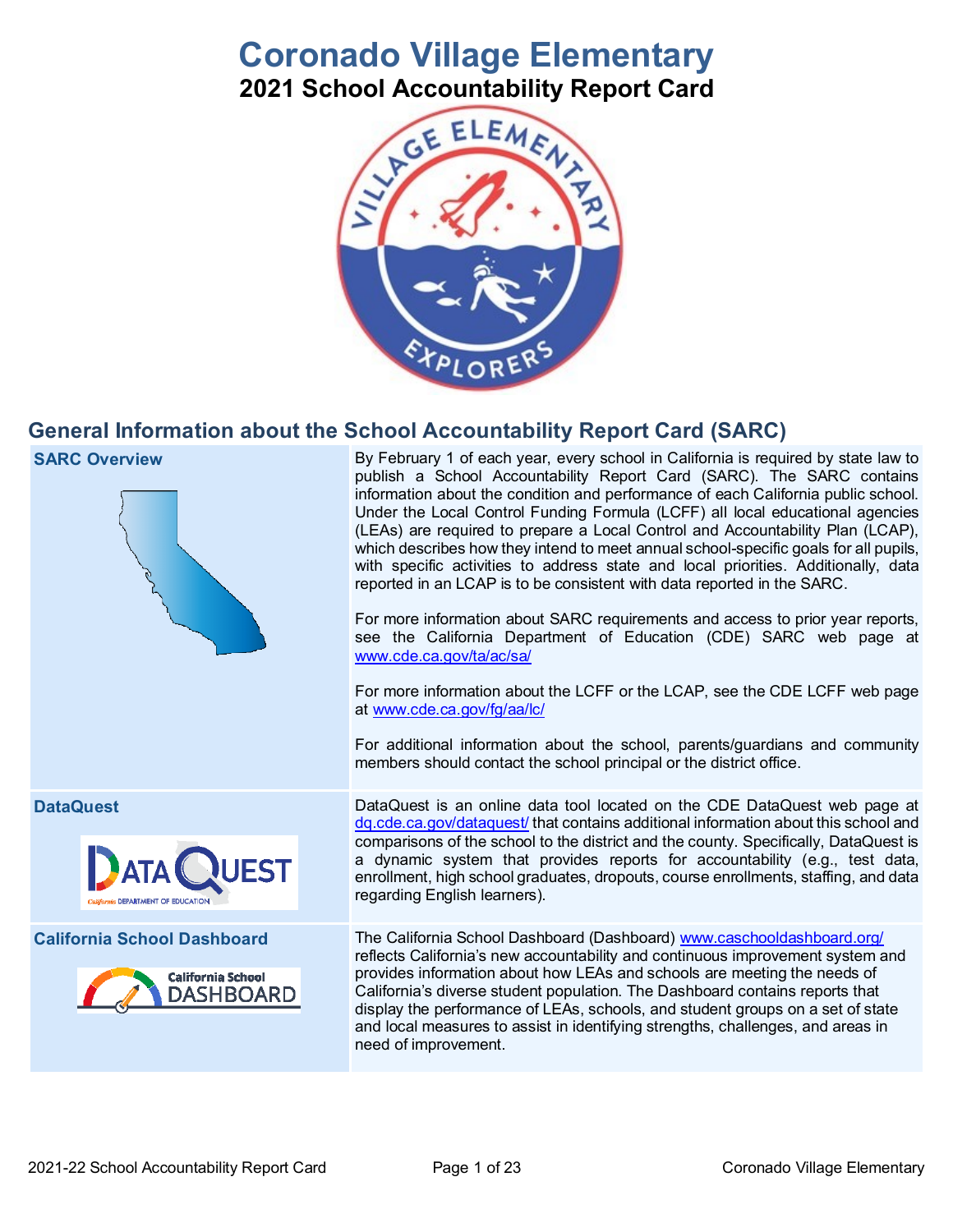**Internet Access** Internet access is available at public libraries and other locations that are publicly accessible (e.g., the California State Library). Access to the Internet at libraries and public locations is generally provided on a first-come, first-served basis. Other use restrictions may include the hours of operation, the length of time that a workstation may be used (depending on availability), the types of software programs available on a workstation, and the ability to print documents.

## **2021-22 School Contact Information**

| <b>School Name</b>                                 | Coronado Village Elementary      |  |  |  |  |
|----------------------------------------------------|----------------------------------|--|--|--|--|
| <b>Street</b>                                      | 600 Sixth Street                 |  |  |  |  |
| City, State, Zip                                   | Coronado, CA 92118               |  |  |  |  |
| <b>Phone Number</b>                                | $(619) 522 - 8915$               |  |  |  |  |
| Principal                                          | Heidi Bergener, Ed.D.            |  |  |  |  |
| <b>Email Address</b>                               | heidi.bergener@coronadousd.net   |  |  |  |  |
| <b>School Website</b>                              | https://village.coronadousd.net/ |  |  |  |  |
| County-District-School (CDS) Code 37 68031 6038053 |                                  |  |  |  |  |

### **2021-22 District Contact Information**

| <b>District Name</b>            | Coronado Unified School District |  |  |  |  |
|---------------------------------|----------------------------------|--|--|--|--|
| <b>Phone Number</b>             | 619-522-8900                     |  |  |  |  |
| Superintendent                  | Karl Mueller                     |  |  |  |  |
| <b>Email Address</b>            | karl.mueller@coronadousd.net     |  |  |  |  |
| <b>District Website Address</b> | https://coronadousd.net/         |  |  |  |  |

### **2021-22 School Overview**

Village Elementary School creates a student-centered learning environment that serves the whole child in grades ranging from TK through 5th Grade. We enable students to prepare for their future by developing the skills, knowledge, and confidence necessary to seek a meaningful life, both individually and as a productive member of the community.

Our mission statement: Through rigorous academic standards, high expectations, and a comprehensive and coordinated curriculum (including Visual and Performing Arts and experiences in our Innovation Lab), Village Elementary, in partnership with our district and community, will graduate students with the knowledge and skills necessary to excel in higher education, careers, society, and life with empowered confidence to fulfill their dreams and aspirations for the future.

Located in the heart of the village of Coronado, a small island resort community on the coast of San Diego, California, Coronado Village Elementary, a California Distinguished School and a National Blue Ribbon School of Excellence, serves as the hub of this small city. Our beautiful brick building is one of three schools located within one square mile of the Coronado Unified School District. We share this block with the middle school and high school. Our partner elementary school, Silver Strand, is located three miles south and serves families living in Naval Enlisted Housing and a neighboring resort area.

The Village Elementary main campus opened in 1992, and we serve approx. 850 students from TK-5th grade. We honor and encourage our active and engaged learners becoming prepared for college and career.

The community includes low, middle, and upper income homes, apartment buildings, small businesses, and hotels. Approximately 40% of our families are military, serving on our local naval bases, ships, and submarines, making our school population highly mobile. Seven different ethnic groups and languages are represented at Village. The staff is committed to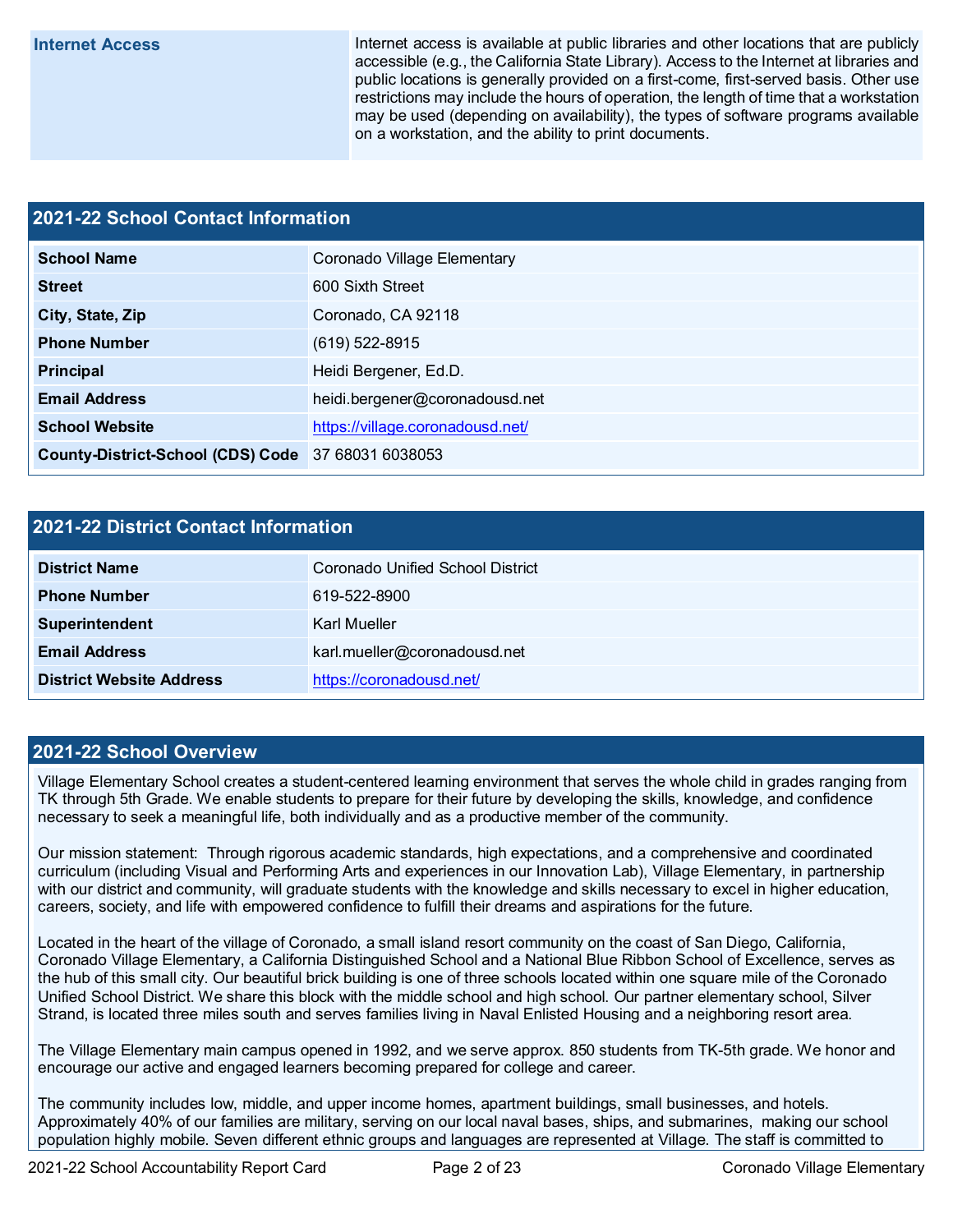### **2021-22 School Overview**

providing the best education possible for every student, by name, by need. All decisions are made based on what is in the best interest of our students. We believe in modeling life-long learning and are continuously attending professional development opportunities to improve our curriculum, instruction, and assessment practices.

Village Elementary teachers meet regularly to collaborate and learn about best instructional practices focused on the needs of students and reflect on current student formative data to plan instruction. In addition to providing a rigorous curriculum based on high standards, the Village staff works in partnership with our families and community members to teach life skills through a district-wide program, Sanford Harmony, so students learn what it means to be a positive, respectful, kind and responsible citizen. The Military Family Life Counselors (MFLC) and the Clinical Counselors teach classroom lessons, provide group and individual counseling, and other levels of social-emotional supportive programs to ensure all students are achieving and succeeding. Everyone-A-Reader (EAR) volunteers provide one to one support in reading to students on a daily basis, and our Reading Intervention teacher provides additional support in reading daily. Our master schedule provides for a school-wide W.I.N. (What I Need) time where students receive individualized small group instruction in order to meet their academic and social-emotional needs.

In partnership with our MFLCs, we host Anchored for Life for students to provide extra support to military families. The Village team of dedicated professionals are committed to striving for excellence for all our students, for our programs, and for our learning environment. Our inclusive learning environments provide equity for all students, regardless of degree of learning or physical challenges. Students are included in the general education classrooms, with small group or individual assistance as needed. The Student Success Team (SST) program is offered for students who need assistance academically, socially, emotionally, or cognitively as the foundation of our Multi-Tiered Systems of Support (MTSS) framework. We actively use Restorative Practices to engage our learners in restoring relationships as a form of social and emotional reintegration and relationship management. Teachers and students use a variety of technology applications to extend thinking and to provide a challenging curriculum. The Village Innovation (iLab), library, and netbook computers available for each grade level, support project-based learning and a growing one-to-one program, grades K-5. Each student in grades 1st-5th has a 1:1 computer and each classoom houses an LCD projector/document camera, and many classrooms have Smart Boards.

Choir, Band, World Languages (French and Spanish), Chess and many other enrichment opportunities are in place both before and after the instructional day to provide a wide variety of extracurricular experiences for all students on the Village campus. We partner with many businesses and organizations in the community throughout the school year to promote learning opportunities for students and provide volunteer opportunities for community members.

## **About this School**

## **2020-21 Student Enrollment by Grade Level**

| <b>Grade Level</b>      | Number of Students |
|-------------------------|--------------------|
| Kindergarten            | 93                 |
| Grade 1                 | 91                 |
| Grade 2                 | 103                |
| Grade 3                 | 84                 |
| Grade 4                 | 104                |
| Grade 5                 | 134                |
| <b>Total Enrollment</b> | 609                |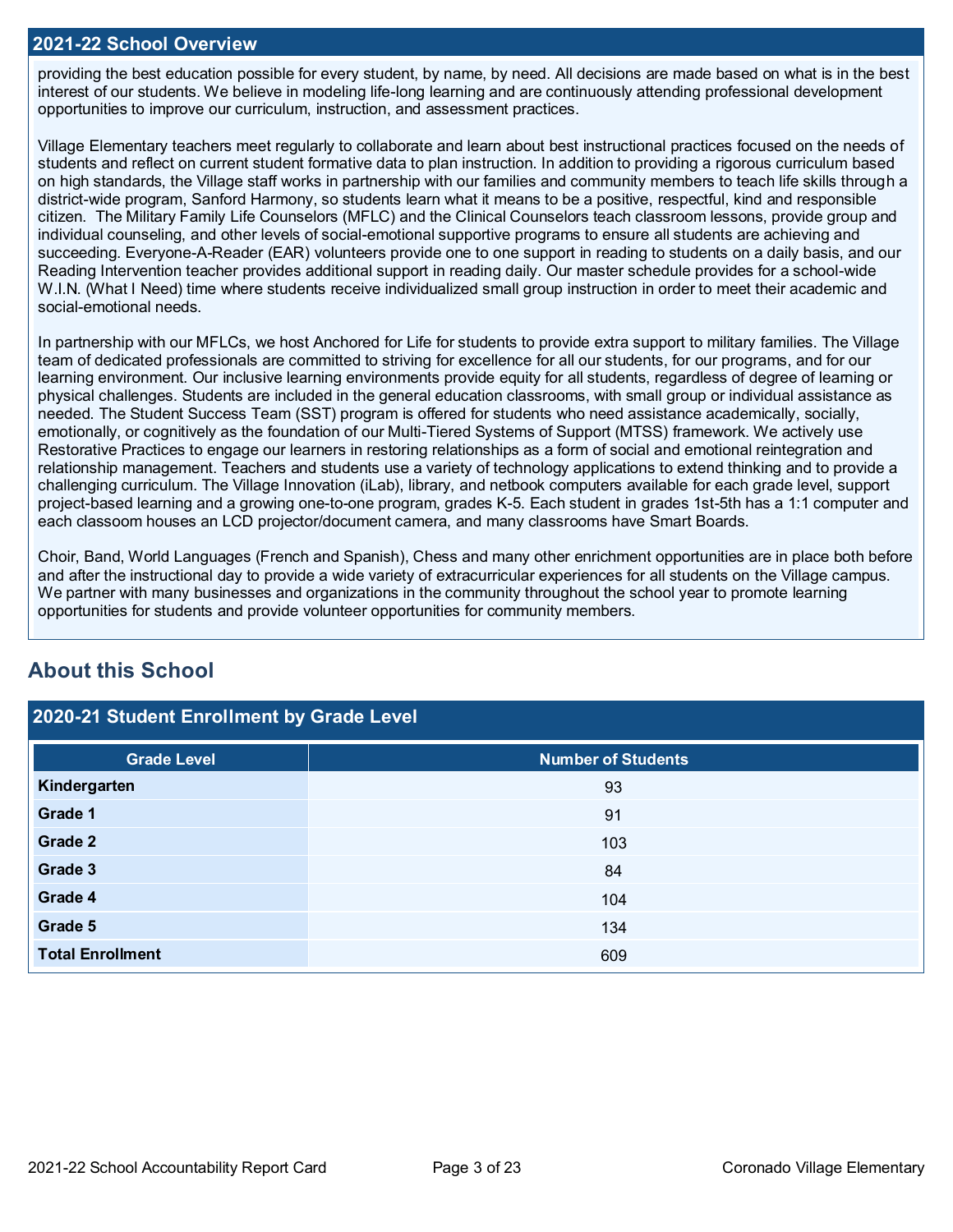## **2020-21 Student Enrollment by Student Group**

| <b>Student Group</b>                   | <b>Percent of Total Enrollment</b> |
|----------------------------------------|------------------------------------|
| American Indian or Alaska Native       | 0.3                                |
| Asian                                  | 0.2                                |
| <b>Black or African American</b>       | 1                                  |
| <b>Filipino</b>                        | 0.7                                |
| <b>Hispanic or Latino</b>              | 19                                 |
| Native Hawaiian or Pacific Islander    | 0.3                                |
| <b>Two or More Races</b>               | 7.4                                |
| White                                  | 63.2                               |
| <b>English Learners</b>                | 6.2                                |
| <b>Foster Youth</b>                    | 0.5                                |
| <b>Socioeconomically Disadvantaged</b> | 12.3                               |
| <b>Students with Disabilities</b>      | 13.1                               |

## **A. Conditions of Learning State Priority: Basic**

The SARC provides the following information relevant to the State priority: Basic (Priority 1):

- Degree to which teachers are appropriately assigned and fully credentialed in the subject area and for the pupils they are teaching;
- Pupils have access to standards-aligned instructional materials; and
- School facilities are maintained in good repair

Note: For more information refer to the Updated Teacher Equity Definitions web page at<https://www.cde.ca.gov/pd/ee/teacherequitydefinitions.asp>

## **2019-20 Teacher Preparation and Placement**

| <b>Authorization/Assignment</b>                                                                 | 2019-20 |
|-------------------------------------------------------------------------------------------------|---------|
| Fully (Preliminary or Clear) Credentialed for Subject and Student Placement (properly assigned) |         |
| <b>Intern Credential Holders Properly Assigned</b>                                              |         |
| Teachers Without Credentials and Misassignments ("ineffective" under ESSA)                      |         |
| Credentialed Teachers Assigned Out-of-Field ("out-of-field" under ESSA)                         |         |
| <b>Unknown</b>                                                                                  |         |
| <b>Total Teaching Positions</b>                                                                 |         |

Note: The data in this table is based on Full Time Equivalent (FTE) status. One FTE equals one staff member working full time; one FTE could also represent two staff members who each work 50 percent of full time. Additionally, an assignment is defined as a position that an educator is assigned to based on setting, subject, and grade level. An authorization is defined as the services that an educator is authorized to provide to students.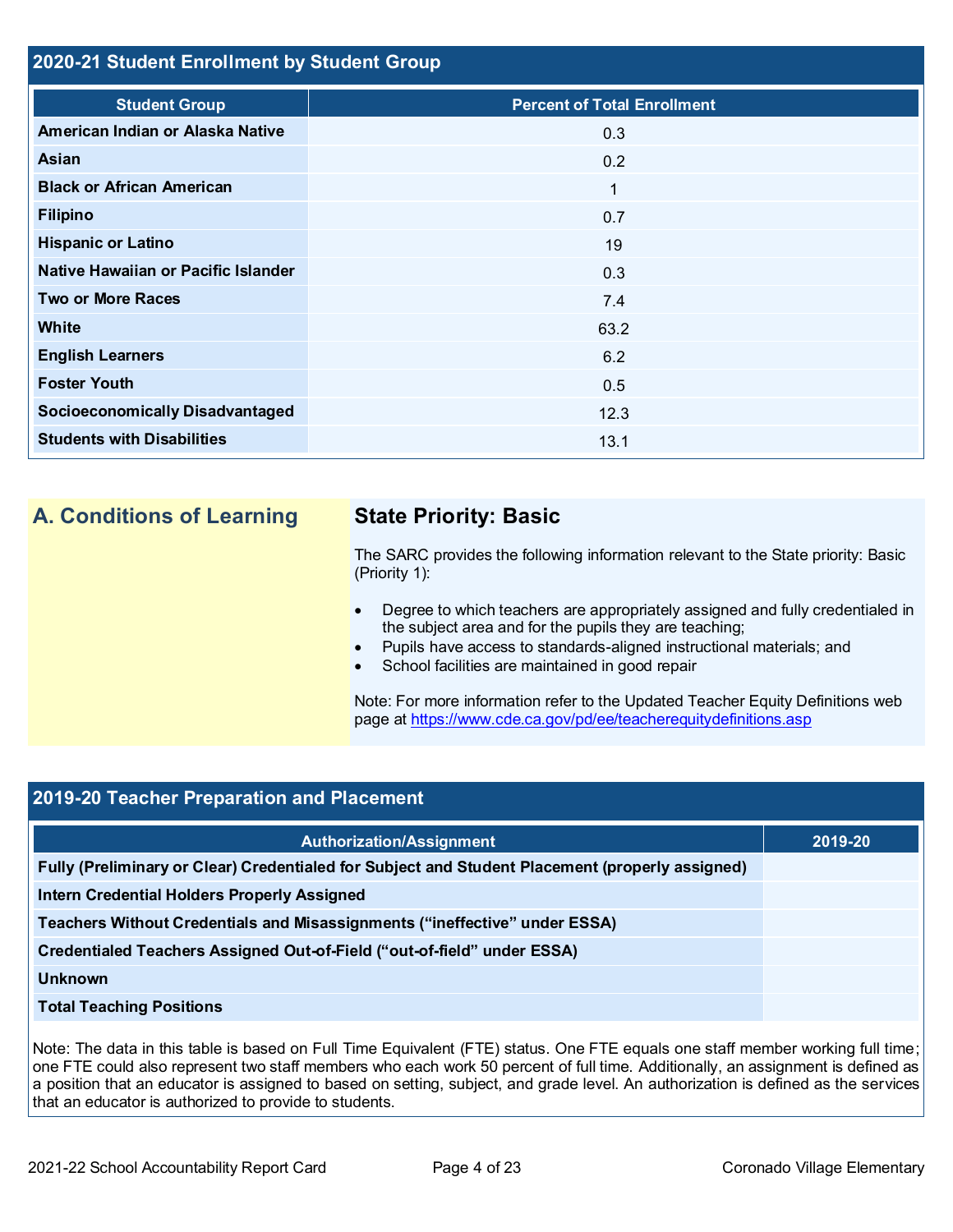## **2019-20 Teachers Without Credentials and Misassignments (considered "ineffective" under ESSA)**

| <b>Authorization/Assignment</b>                              | 2019-20 |
|--------------------------------------------------------------|---------|
| <b>Permits and Waivers</b>                                   |         |
| <b>Misassignments</b>                                        |         |
| <b>Vacant Positions</b>                                      |         |
| <b>Total Teachers Without Credentials and Misassignments</b> |         |

## **2019-20 Credentialed Teachers Assigned Out-of-Field (considered "out-of-field" under ESSA)**

| <b>Indicator</b>                                       | 2019-20 |
|--------------------------------------------------------|---------|
| Credentialed Teachers Authorized on a Permit or Waiver |         |
| <b>Local Assignment Options</b>                        |         |
| <b>Total Out-of-Field Teachers</b>                     |         |

## **2019-20 Class Assignments**

| Indicator                                                                                                                                           | 2019-20 |
|-----------------------------------------------------------------------------------------------------------------------------------------------------|---------|
| <b>Misassignments for English Learners</b><br>(a percentage of all the classes with English learners taught by teachers that are misassigned)       |         |
| No credential, permit or authorization to teach<br>(a percentage of all the classes taught by teachers with no record of an authorization to teach) |         |

## **2021-22 Quality, Currency, Availability of Textbooks and Other Instructional Materials**

#### **Year and month in which the data were collected** November 2021

| <b>Subject</b>               | Textbooks and Other Instructional Materials/year of<br><b>Adoption</b>                                                                                                                                                                                                                                                                                                                                                                                                                                                                                                                                                                                                                            | <b>From</b><br><b>Most</b><br><b>Recent</b><br><b>Adoption</b> | <b>Percent</b><br><b>Students</b><br><b>Lacking Own</b><br><b>Assigned</b><br>Copy |
|------------------------------|---------------------------------------------------------------------------------------------------------------------------------------------------------------------------------------------------------------------------------------------------------------------------------------------------------------------------------------------------------------------------------------------------------------------------------------------------------------------------------------------------------------------------------------------------------------------------------------------------------------------------------------------------------------------------------------------------|----------------------------------------------------------------|------------------------------------------------------------------------------------|
| <b>Reading/Language Arts</b> | Benchmark Advance, Benchmark Education Co., LLC, 2018<br><b>LLI Reading Intervention Curriculum</b><br>Wilson Reading Intervention Curriculum<br>Read Well 3, Cambium Voyager, 2009 (Intervention/Special<br>Education, Grades 3-5)<br>Teaching Writing in Kindergarten, Scholastic, 2008, Randee<br>Bergen (Writing), (TK)<br>Handwriting Without Tears, 2012 (Grades K-2 & Grades 3-5<br>for Intervention/Special Education)<br>Making Meaning, Center for Collaborative Teaching (TK)<br>Lucy Calkins Units of Study for Writing, Heinemann, 2013<br>Fountas & Pinnell Leveled Literacy Intervention (LLI) (Grades<br>$K-2)$<br>Raz Kids (Grades K-2)<br>Teacher created and curated materials | Yes                                                            | 0                                                                                  |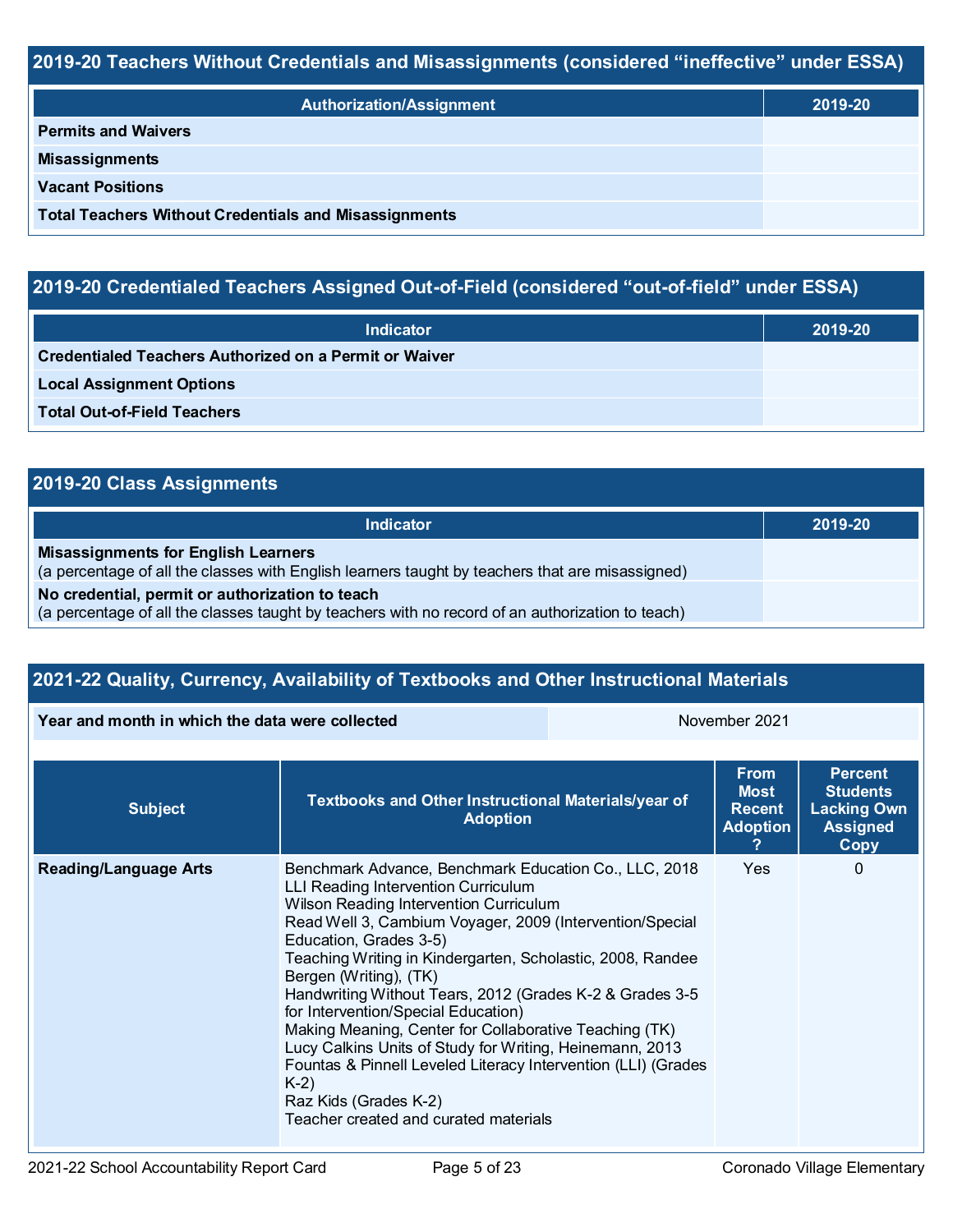| <b>Mathematics</b>                | Bridges in Mathematics, Math Learning Center, 2nd Edition<br><b>IXL Learning</b><br><b>CUSD Mathematics Curriculum Map with Open Educational</b><br>Resources and teacher created/curated materials                                                 | <b>Yes</b> | 0        |
|-----------------------------------|-----------------------------------------------------------------------------------------------------------------------------------------------------------------------------------------------------------------------------------------------------|------------|----------|
| <b>Science</b>                    | NGSS Foss Next Generation, Delta Education, 2016<br>Project Lead the Way, Launch Program<br><b>Discovery Education</b><br>Mystery Science (Asynchronous Lessons for Science) -<br>iAcademy only                                                     | <b>Yes</b> | $\Omega$ |
| <b>History-Social Science</b>     | History Social Science for California, Scott Foresman-<br>Addison Wesley, 2006<br>Coronado Historical Association Local History Curriculum<br>(Grade 3)<br>Biztown, Junior Achievement (Grade 5)<br>Various local historical resources (Grades 3-5) | <b>No</b>  | 0        |
| <b>Health</b>                     | Human Growth and Development lessons/video (Grade 5)<br>Teacher created health lessons<br>Sanford Harmony- Social Emotional Learning                                                                                                                |            |          |
| <b>Visual and Performing Arts</b> | VAPA Standards through VAPA Specials<br>DoDEA Arts 4 Learning Repository<br>Teacher created and curated materials<br>Meet the Masters                                                                                                               |            |          |

## **School Facility Conditions and Planned Improvements**

Classroom space at Village Elementary School is adequate to support our school's current enrollment. The District maintains a planned program, which ensures routine maintenance functions are performed on a scheduled basis. Village's custodial staff performs basic cleaning operations daily.

#### **Year and month of the most recent FIT report** 7/23/2021

| <b>System Inspected</b>                                                | Rate<br>Good | Rate<br>Fair | Rate<br>Poor | <b>Repair Needed and Action Taken or Planned</b> |
|------------------------------------------------------------------------|--------------|--------------|--------------|--------------------------------------------------|
| <b>Systems:</b><br>Gas Leaks, Mechanical/HVAC, Sewer                   | $\times$     |              |              |                                                  |
| Interior:<br><b>Interior Surfaces</b>                                  | $\times$     |              |              |                                                  |
| Cleanliness:<br>Overall Cleanliness, Pest/Vermin Infestation           | $\times$     |              |              |                                                  |
| <b>Electrical</b>                                                      | X            |              |              |                                                  |
| <b>Restrooms/Fountains:</b><br>Restrooms, Sinks/ Fountains             | $\times$     |              |              | 600 Building Staff Restroom: D-#8 repair toilet  |
| Safety:<br>Fire Safety, Hazardous Materials                            | $\sf X$      |              |              |                                                  |
| Structural:<br>Structural Damage, Roofs                                | X            |              |              |                                                  |
| External:<br>Playground/School Grounds, Windows/<br>Doors/Gates/Fences | $\sf X$      |              |              | Room 601: D-#15 Repair window hardware           |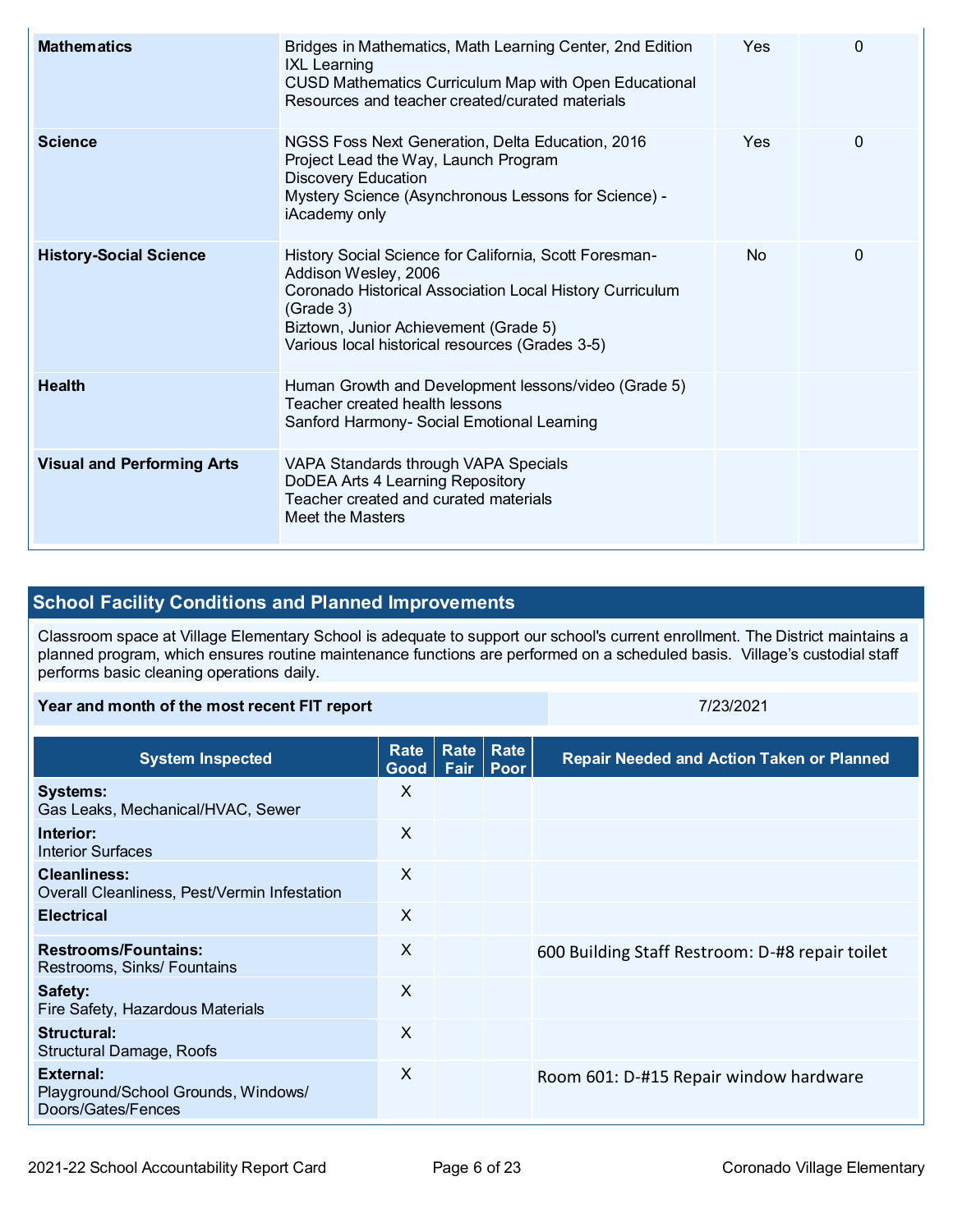| <b>Overall Facility Rate</b> |      |      |      |  |  |  |
|------------------------------|------|------|------|--|--|--|
| <b>Exemplary</b>             | Good | Fair | Poor |  |  |  |
| ⌒                            |      |      |      |  |  |  |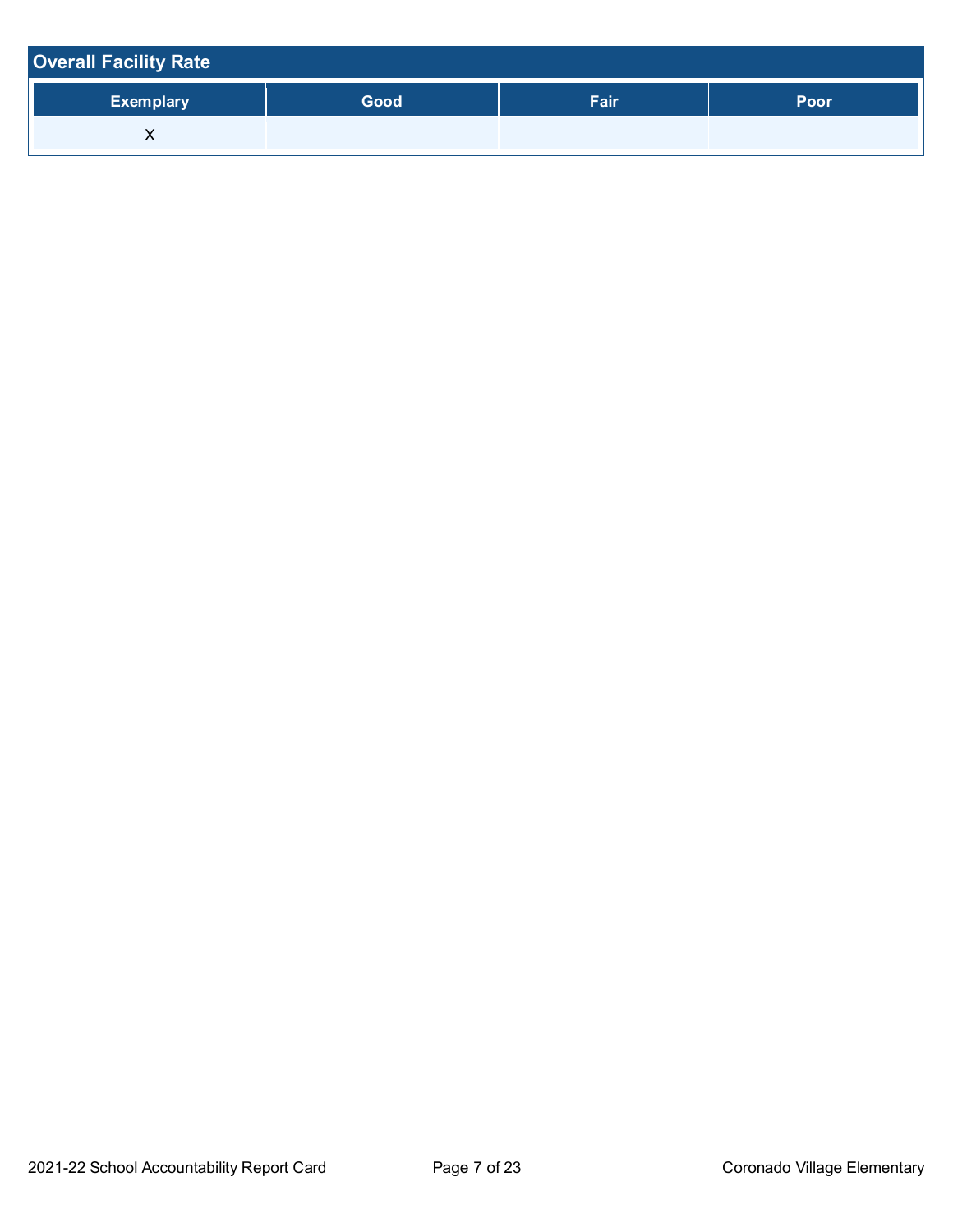## **B. Pupil Outcomes State Priority: Pupil Achievement**

The SARC provides the following information relevant to the State priority: Pupil Achievement (Priority 4):

#### **Statewide Assessments**

(i.e., California Assessment of Student Performance and Progress [CAASPP] System includes the Smarter Balanced Summative Assessments for students in the general education population and the California Alternate Assessments [CAAs] for English language arts/literacy [ELA] and mathematics given in grades three through eight and grade eleven. Only eligible students may participate in the administration of the CAAs. CAAs items are aligned with alternate achievement standards, which are linked with the Common Core State Standards [CCSS] for students with the most significant cognitive disabilities).

The CAASPP System encompasses the following assessments and student participation requirements:

- 1. **Smarter Balanced Summative Assessments and CAAs for ELA** in grades three through eight and grade eleven.
- 2. **Smarter Balanced Summative Assessments and CAAs for mathematics** in grades three through eight and grade eleven.
- 3. **California Science Test (CAST) and CAAs for Science** in grades five, eight, and once in high school (i.e., grade ten, eleven, or twelve).

#### **SARC Reporting in the 2020-2021 School Year Only**

Where the most viable option, LEAs were required to administer the statewide summative assessment in ELA and mathematics. Where a statewide summative assessment was not the most viable option for the LEA (or for one or more gradelevel[s] within the LEA) due to the pandemic, LEAs were allowed to report results from a different assessment that met the criteria established by the State Board of Education (SBE) on March 16, 2021. The assessments were required to be:

- Aligned with CA CCSS for ELA and mathematics;
- Available to students in grades 3 through 8, and grade 11; and
- Uniformly administered across a grade, grade span, school, or district to all eligible students.

#### **Options**

Note that the CAAs could only be administered in-person following health and safety requirements. If it was not viable for the LEA to administer the CAAs in person with health and safety guidelines in place, the LEA was directed to not administer the tests. There were no other assessment options available for the CAAs. Schools administered the Smarter Balanced Summative Assessments for ELA and mathematics, other assessments that meet the SBE criteria, or a combination of both, and they could only choose one of the following:

- Smarter Balanced ELA and mathematics summative assessments;
- Other assessments meeting the SBE criteria; or
- Combination of Smarter Balanced ELA and mathematics summative assessments and other assessments.

The percentage of students who have successfully completed courses that satisfy the requirements for entrance to the University of California and the California State University, or career technical education sequences or programs of study.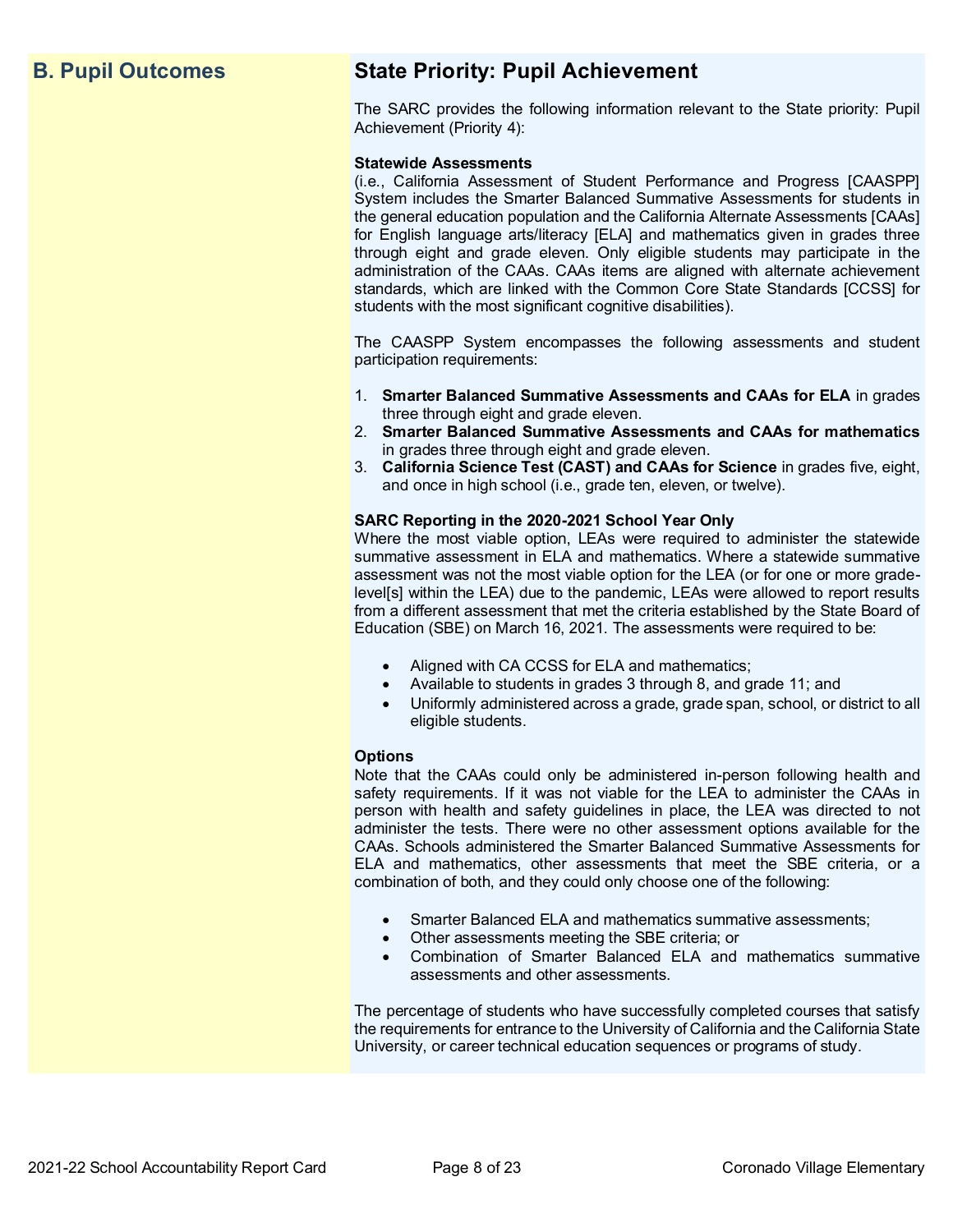## **Percentage of Students Meeting or Exceeding the State Standard on CAASPP**

This table displays CAASPP test results in ELA and mathematics for all students grades three through eight and grade eleven taking and completing a state-administered assessment.

The 2019-2020 data cells with N/A values indicate that the 2019-2020 data are not available due to the COVID-19 pandemic and resulting summative test suspension. The Executive Order N-30-20 was issued which waived the assessment, accountability, and reporting requirements for the 2019-2020 school year.

The 2020-2021 data cells have N/A values because these data are not comparable to other year data due to the COVID-19 pandemic during the 2020-2021 school year. Where the CAASPP assessments in ELA and/or mathematics is not the most viable option, the LEAs were allowed to administer local assessments. Therefore, the 2020-2021 data between school years for the school, district, state are not an accurate comparison. As such, it is inappropriate to compare results of the 2020-2021 school year to other school years.

| <b>Subject</b>                                                       | <b>School</b><br>2019-20 | <b>School</b><br>2020-21 | <b>District</b><br>2019-20 | <b>District</b><br>2020-21 | <b>State</b><br>2019-20 | <b>State</b><br>2020-21 |
|----------------------------------------------------------------------|--------------------------|--------------------------|----------------------------|----------------------------|-------------------------|-------------------------|
| <b>English Language Arts/Literacy</b><br>$\left($ grades 3-8 and 11) | N/A                      | N/A                      | N/A                        | N/A                        | N/A                     | N/A                     |
| <b>Mathematics</b><br>$(grades 3-8 and 11)$                          | N/A                      | N/A                      | N/A                        | N/A                        | N/A                     | N/A                     |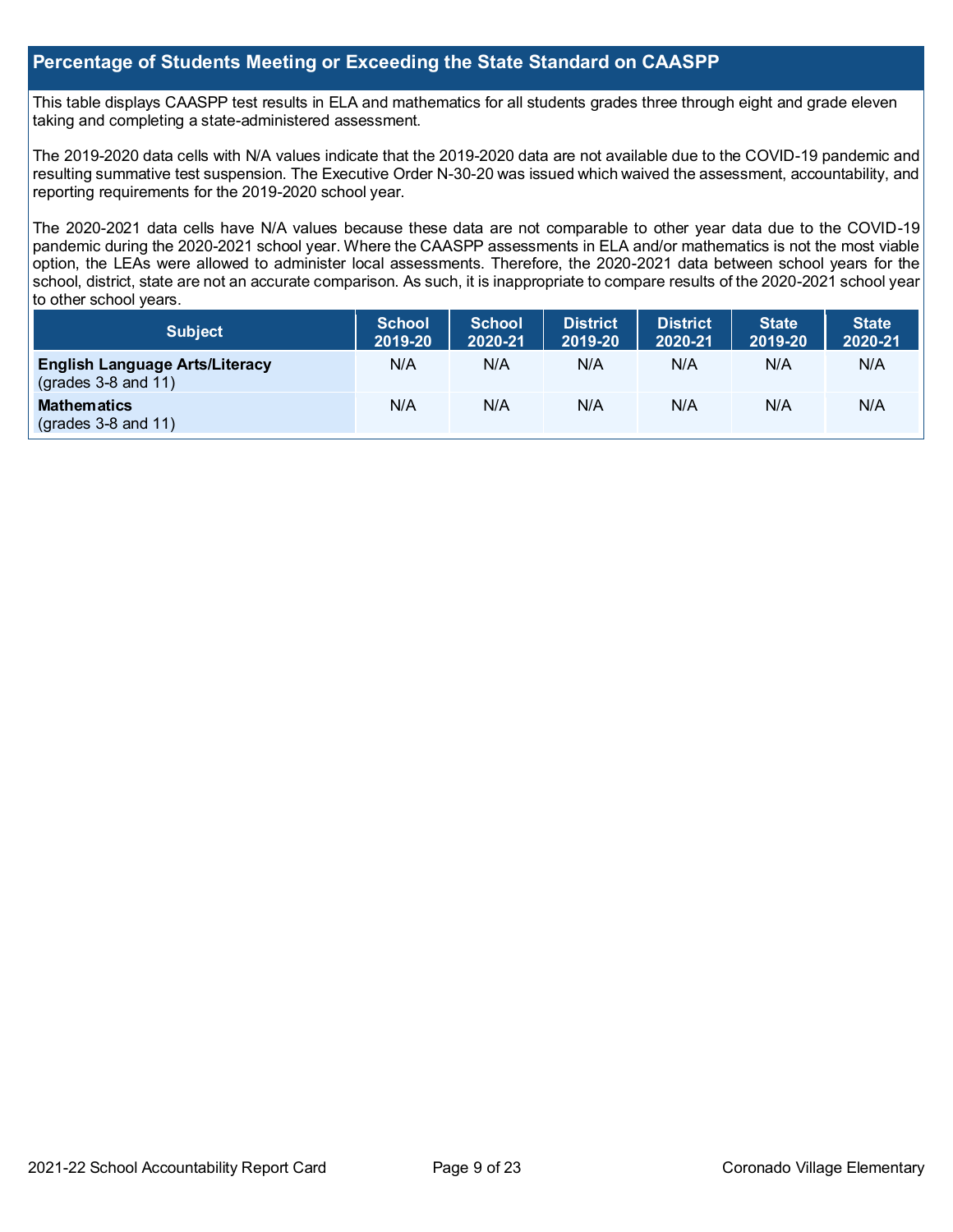## **2020-21 CAASPP Test Results in ELA by Student Group**

This table displays CAASPP test results in ELA by student group for students grades three through eight and grade eleven taking and completing a state-administered assessment. The CDE will populate this table for schools in cases where the school administered the CAASPP assessment. In cases where the school administered a local assessment instead of CAASPP, the CDE will populate this table with "NT" values, meaning this school did not test students using the CAASPP. See the local assessment(s) table for more information.

| <b>CAASPP</b><br><b>Student Groups</b>               | <b>CAASPP</b><br><b>Total</b><br><b>Enrollment</b> | <b>CAASPP</b><br><b>Number</b><br><b>Tested</b> | <b>CAASPP</b><br><b>Percent</b><br><b>Tested</b> | <b>CAASPP</b><br><b>Percent</b><br><b>Not Tested</b> | <b>CAASPP</b><br><b>Percent</b><br>Met or<br><b>Exceeded</b> |
|------------------------------------------------------|----------------------------------------------------|-------------------------------------------------|--------------------------------------------------|------------------------------------------------------|--------------------------------------------------------------|
| <b>All Students</b>                                  | 329                                                | 312                                             | 94.83                                            | 5.17                                                 | 75.64                                                        |
| <b>Female</b>                                        | 148                                                | 140                                             | 94.59                                            | 5.41                                                 | 77.14                                                        |
| <b>Male</b>                                          | 181                                                | 172                                             | 95.03                                            | 4.97                                                 | 74.42                                                        |
| American Indian or Alaska Native                     | $\hspace{0.05cm}$ – $\hspace{0.05cm}$              | $\hspace{0.05cm}$ $\hspace{0.05cm}$             | --                                               | $\hspace{0.05cm}$ – $\hspace{0.05cm}$                | $\qquad \qquad -$                                            |
| <b>Asian</b>                                         | $\mathbf{0}$                                       | $\mathbf 0$                                     | $\overline{0}$                                   | $\Omega$                                             | $\mathbf 0$                                                  |
| <b>Black or African American</b>                     |                                                    | $\overline{\phantom{a}}$                        |                                                  | $\overline{\phantom{a}}$                             | $-$                                                          |
| <b>Filipino</b>                                      | $\overline{\phantom{a}}$                           | --                                              |                                                  |                                                      | --                                                           |
| <b>Hispanic or Latino</b>                            | 73                                                 | 69                                              | 94.52                                            | 5.48                                                 | 68.12                                                        |
| Native Hawaiian or Pacific Islander                  | $\hspace{0.05cm}$ – $\hspace{0.05cm}$              | $\overline{\phantom{a}}$                        | --                                               | $\mathbf{m}$                                         | $-$                                                          |
| <b>Two or More Races</b>                             | 46                                                 | 43                                              | 93.48                                            | 6.52                                                 | 81.4                                                         |
| <b>White</b>                                         | 199                                                | 191                                             | 95.98                                            | 4.02                                                 | 76.44                                                        |
| <b>English Learners</b>                              | 19                                                 | 15                                              | 78.95                                            | 21.05                                                | 60                                                           |
| <b>Foster Youth</b>                                  | $\hspace{0.05cm}$ – $\hspace{0.05cm}$              | $\overline{\phantom{m}}$                        | --                                               | $\mathbf{m}$                                         | $\overline{\phantom{a}}$                                     |
| <b>Homeless</b>                                      | $\mathbf 0$                                        | $\mathbf 0$                                     | $\mathbf 0$                                      | $\mathbf 0$                                          | $\mathbf 0$                                                  |
| <b>Military</b>                                      | 120                                                | 115                                             | 95.83                                            | 4.17                                                 | 81.74                                                        |
| <b>Socioeconomically Disadvantaged</b>               | 37                                                 | 37                                              | 100                                              | $\Omega$                                             | 62.16                                                        |
| <b>Students Receiving Migrant Education Services</b> | $\mathbf 0$                                        | $\mathbf 0$                                     | $\mathbf 0$                                      | $\mathbf 0$                                          | $\mathbf 0$                                                  |
| <b>Students with Disabilities</b>                    | 55                                                 | 50                                              | 90.91                                            | 9.09                                                 | 44                                                           |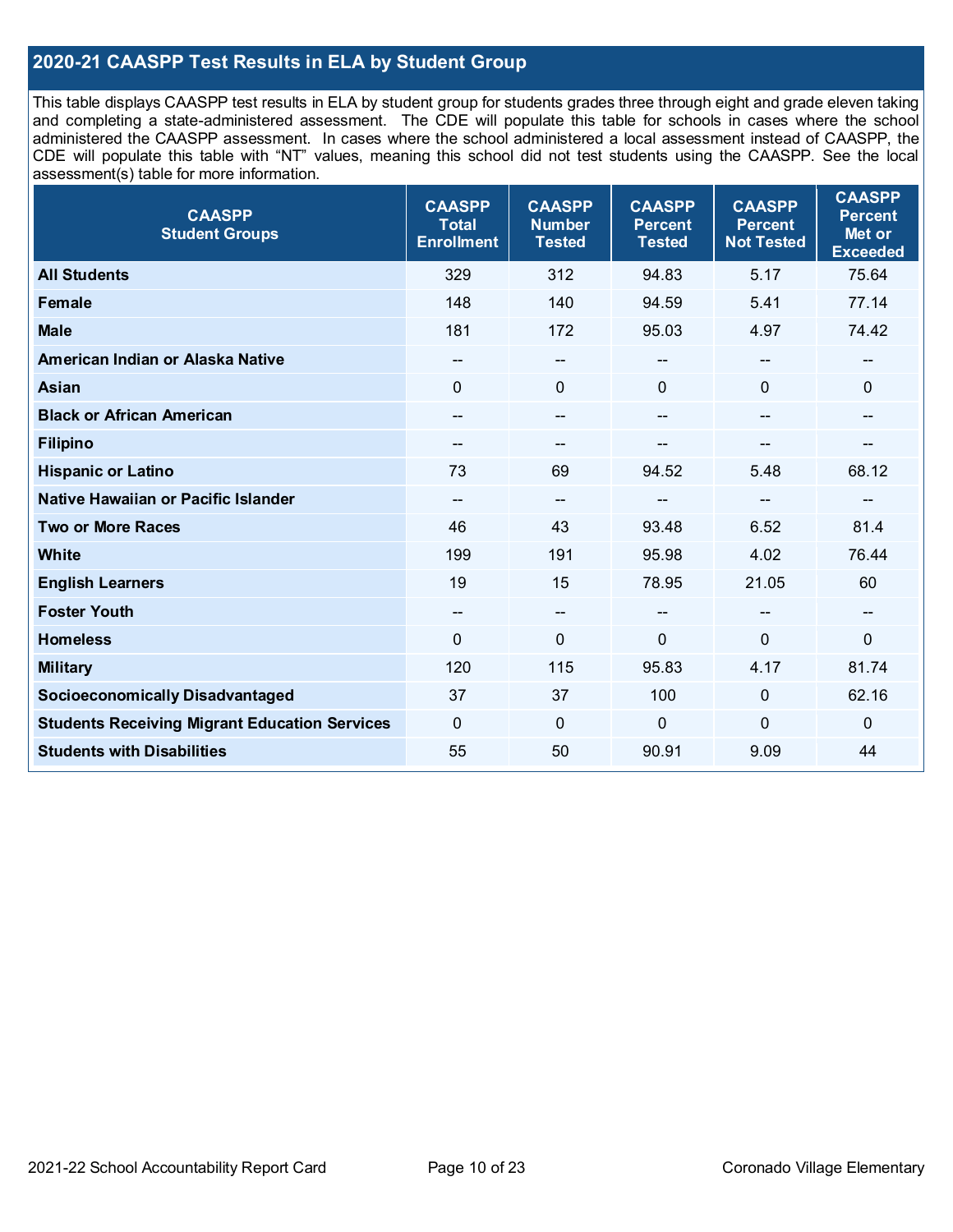## **2020-21 CAASPP Test Results in Math by Student Group**

This table displays CAASPP test results in Math by student group for students grades three through eight and grade eleven taking and completing a state-administered assessment. The CDE will populate this table for schools in cases where the school administered the CAASPP assessment. In cases where the school administered a local assessment instead of CAASPP, the CDE will populate this table with "NT" values, meaning this school did not test students using the CAASPP. See the local assessment(s) table for more information.

| <b>CAASPP</b><br><b>Student Groups</b>               | <b>CAASPP</b><br><b>Total</b><br><b>Enrollment</b> | <b>CAASPP</b><br><b>Number</b><br><b>Tested</b> | <b>CAASPP</b><br><b>Percent</b><br><b>Tested</b> | <b>CAASPP</b><br><b>Percent</b><br><b>Not Tested</b> | <b>CAASPP</b><br><b>Percent</b><br>Met or<br><b>Exceeded</b> |
|------------------------------------------------------|----------------------------------------------------|-------------------------------------------------|--------------------------------------------------|------------------------------------------------------|--------------------------------------------------------------|
| <b>All Students</b>                                  | 329                                                | 314                                             | 95.44                                            | 4.56                                                 | 68.47                                                        |
| <b>Female</b>                                        | 148                                                | 140                                             | 94.59                                            | 5.41                                                 | 64.29                                                        |
| <b>Male</b>                                          | 181                                                | 174                                             | 96.13                                            | 3.87                                                 | 71.84                                                        |
| American Indian or Alaska Native                     | --                                                 | --                                              | --                                               | $\qquad \qquad -$                                    | --                                                           |
| <b>Asian</b>                                         | $\mathbf{0}$                                       | 0                                               | $\Omega$                                         | 0                                                    | $\mathbf 0$                                                  |
| <b>Black or African American</b>                     | --                                                 | $-$                                             | $\qquad \qquad \blacksquare$                     | $-$                                                  | $\qquad \qquad \blacksquare$                                 |
| <b>Filipino</b>                                      |                                                    | --                                              |                                                  |                                                      |                                                              |
| <b>Hispanic or Latino</b>                            | 73                                                 | 71                                              | 97.26                                            | 2.74                                                 | 67.61                                                        |
| Native Hawaiian or Pacific Islander                  | --                                                 | $- -$                                           | --                                               | --                                                   | --                                                           |
| <b>Two or More Races</b>                             | 46                                                 | 43                                              | 93.48                                            | 6.52                                                 | 65.12                                                        |
| <b>White</b>                                         | 199                                                | 191                                             | 95.98                                            | 4.02                                                 | 70.68                                                        |
| <b>English Learners</b>                              | 19                                                 | 17                                              | 89.47                                            | 10.53                                                | 58.82                                                        |
| <b>Foster Youth</b>                                  | $\hspace{0.05cm}$ – $\hspace{0.05cm}$              | $\overline{\phantom{a}}$                        | $-$                                              | $-$                                                  | $\qquad \qquad \qquad \qquad$                                |
| <b>Homeless</b>                                      | $\mathbf 0$                                        | $\mathbf 0$                                     | $\mathbf 0$                                      | 0                                                    | $\mathbf 0$                                                  |
| <b>Military</b>                                      | 120                                                | 115                                             | 95.83                                            | 4.17                                                 | 74.78                                                        |
| <b>Socioeconomically Disadvantaged</b>               | 37                                                 | 37                                              | 100.00                                           | 0.00                                                 | 51.35                                                        |
| <b>Students Receiving Migrant Education Services</b> | 0                                                  | $\mathbf 0$                                     | $\mathbf 0$                                      | 0                                                    | $\mathbf 0$                                                  |
| <b>Students with Disabilities</b>                    | 55                                                 | 50                                              | 90.91                                            | 9.09                                                 | 42.00                                                        |

### **2020-21 Local Assessment Test Results in ELA by Student Group**

This table displays Local Assessment test results in ELA by student group for students grades three through eight and grade eleven. LEAs/schools will populate this table for schools in cases where the school administered a local assessment. In cases where the school administered the CAASPP assessment, LEAs/schools will populate this table with "N/A" values in all cells, meaning this table is Not Applicable for this school.

| N/A<br><b>Student Groups</b>     | N/A<br><b>Total</b><br><b>Enrollment</b> | N/A<br><b>Number</b><br><b>Tested</b> | N/A<br><b>Percent</b><br><b>Tested</b> | N/A<br><b>Percent</b><br><b>Not Tested</b> | N/A<br><b>Percent</b><br><b>At or Above</b><br><b>Grade Level</b> |
|----------------------------------|------------------------------------------|---------------------------------------|----------------------------------------|--------------------------------------------|-------------------------------------------------------------------|
| <b>All Students</b>              | N/A                                      | N/A                                   | N/A                                    | N/A                                        | N/A                                                               |
| Female                           | N/A                                      | N/A                                   | N/A                                    | N/A                                        | N/A                                                               |
| <b>Male</b>                      | N/A                                      | N/A                                   | N/A                                    | N/A                                        | N/A                                                               |
| American Indian or Alaska Native | N/A                                      | N/A                                   | N/A                                    | N/A                                        | N/A                                                               |
| <b>Asian</b>                     | N/A                                      | N/A                                   | N/A                                    | N/A                                        | N/A                                                               |

2021-22 School Accountability Report Card **Page 11 of 23** Coronado Village Elementary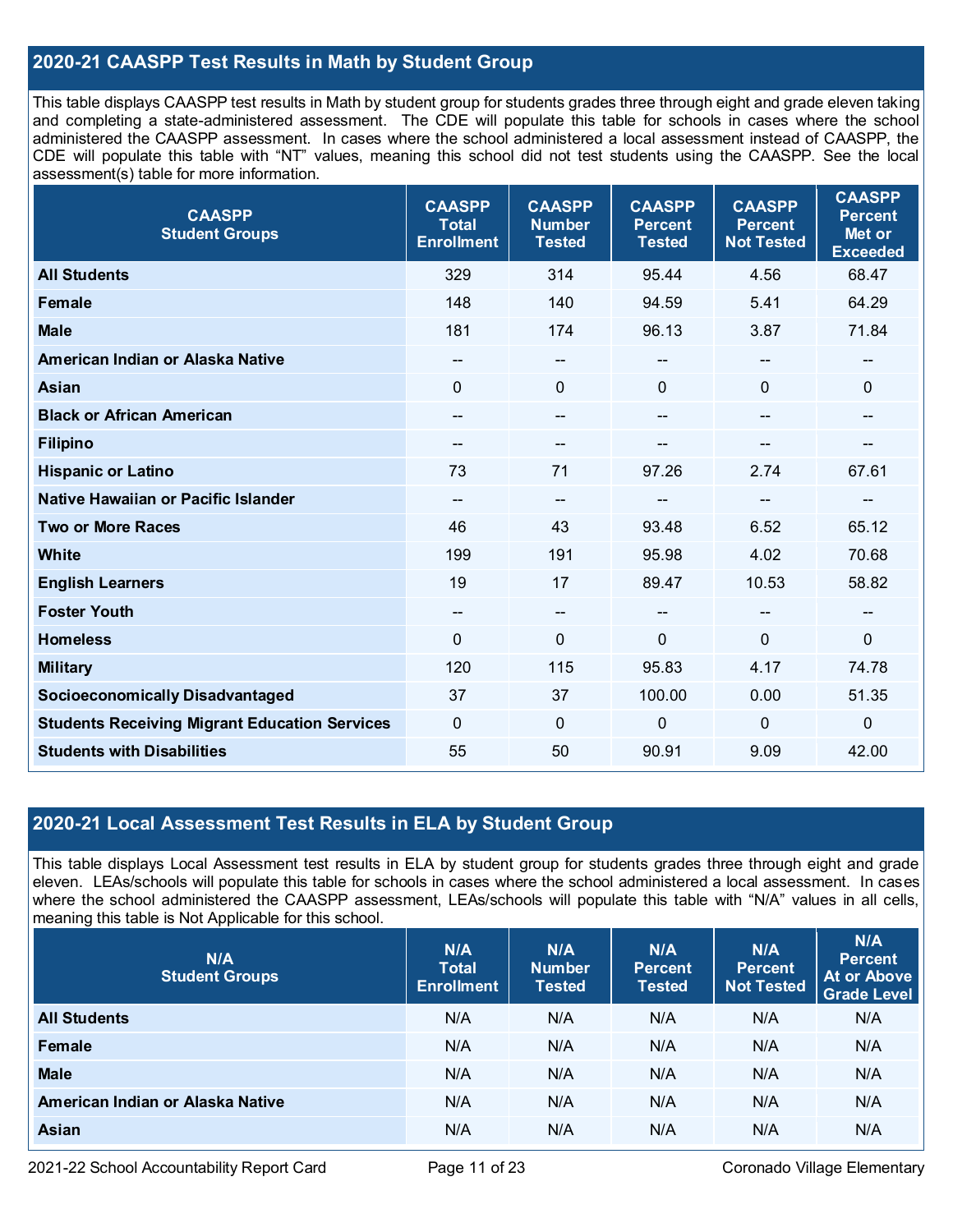| <b>Black or African American</b>                                                          | N/A | N/A | N/A | N/A | N/A |
|-------------------------------------------------------------------------------------------|-----|-----|-----|-----|-----|
| <b>Filipino</b>                                                                           | N/A | N/A | N/A | N/A | N/A |
| <b>Hispanic or Latino</b>                                                                 | N/A | N/A | N/A | N/A | N/A |
| Native Hawaiian or Pacific Islander                                                       | N/A | N/A | N/A | N/A | N/A |
| <b>Two or More Races</b>                                                                  | N/A | N/A | N/A | N/A | N/A |
| White                                                                                     | N/A | N/A | N/A | N/A | N/A |
| <b>English Learners</b>                                                                   | N/A | N/A | N/A | N/A | N/A |
| <b>Foster Youth</b>                                                                       | N/A | N/A | N/A | N/A | N/A |
| <b>Homeless</b>                                                                           | N/A | N/A | N/A | N/A | N/A |
| <b>Military</b>                                                                           | N/A | N/A | N/A | N/A | N/A |
| <b>Socioeconomically Disadvantaged</b>                                                    | N/A | N/A | N/A | N/A | N/A |
| <b>Students Receiving Migrant Education Services</b>                                      | N/A | N/A | N/A | N/A | N/A |
| <b>Students with Disabilities</b>                                                         | N/A | N/A | N/A | N/A | N/A |
| *At or above the grade-level standard in the context of the local assessment administered |     |     |     |     |     |

\*At or above the grade-level standard in the context of the local assessment administered.

## **2020-21 Local Assessment Test Results in Math by Student Group**

This table displays Local Assessment test results in Math by student group for students grades three through eight and grade eleven. LEAs/schools will populate this table for schools in cases where the school administered a local assessment. In cases where the school administered the CAASPP assessment, LEAs/schools will populate this table with "N/A" values in all cells, meaning this table is Not Applicable for this school.

| N/A<br><b>Student Groups</b>                         | N/A<br><b>Total</b><br><b>Enrollment</b> | N/A<br><b>Number</b><br><b>Tested</b> | N/A<br><b>Percent</b><br><b>Tested</b> | N/A<br><b>Percent</b><br><b>Not Tested</b> | N/A<br><b>Percent</b><br>At or Above<br><b>Grade Level</b> |
|------------------------------------------------------|------------------------------------------|---------------------------------------|----------------------------------------|--------------------------------------------|------------------------------------------------------------|
| <b>All Students</b>                                  | N/A                                      | N/A                                   | N/A                                    | N/A                                        | N/A                                                        |
| <b>Female</b>                                        | N/A                                      | N/A                                   | N/A                                    | N/A                                        | N/A                                                        |
| <b>Male</b>                                          | N/A                                      | N/A                                   | N/A                                    | N/A                                        | N/A                                                        |
| American Indian or Alaska Native                     | N/A                                      | N/A                                   | N/A                                    | N/A                                        | N/A                                                        |
| <b>Asian</b>                                         | N/A                                      | N/A                                   | N/A                                    | N/A                                        | N/A                                                        |
| <b>Black or African American</b>                     | N/A                                      | N/A                                   | N/A                                    | N/A                                        | N/A                                                        |
| <b>Filipino</b>                                      | N/A                                      | N/A                                   | N/A                                    | N/A                                        | N/A                                                        |
| <b>Hispanic or Latino</b>                            | N/A                                      | N/A                                   | N/A                                    | N/A                                        | N/A                                                        |
| Native Hawaiian or Pacific Islander                  | N/A                                      | N/A                                   | N/A                                    | N/A                                        | N/A                                                        |
| <b>Two or More Races</b>                             | N/A                                      | N/A                                   | N/A                                    | N/A                                        | N/A                                                        |
| <b>White</b>                                         | N/A                                      | N/A                                   | N/A                                    | N/A                                        | N/A                                                        |
| <b>English Learners</b>                              | N/A                                      | N/A                                   | N/A                                    | N/A                                        | N/A                                                        |
| <b>Foster Youth</b>                                  | N/A                                      | N/A                                   | N/A                                    | N/A                                        | N/A                                                        |
| <b>Homeless</b>                                      | N/A                                      | N/A                                   | N/A                                    | N/A                                        | N/A                                                        |
| <b>Military</b>                                      | N/A                                      | N/A                                   | N/A                                    | N/A                                        | N/A                                                        |
| <b>Socioeconomically Disadvantaged</b>               | N/A                                      | N/A                                   | N/A                                    | N/A                                        | N/A                                                        |
| <b>Students Receiving Migrant Education Services</b> | N/A                                      | N/A                                   | N/A                                    | N/A                                        | N/A                                                        |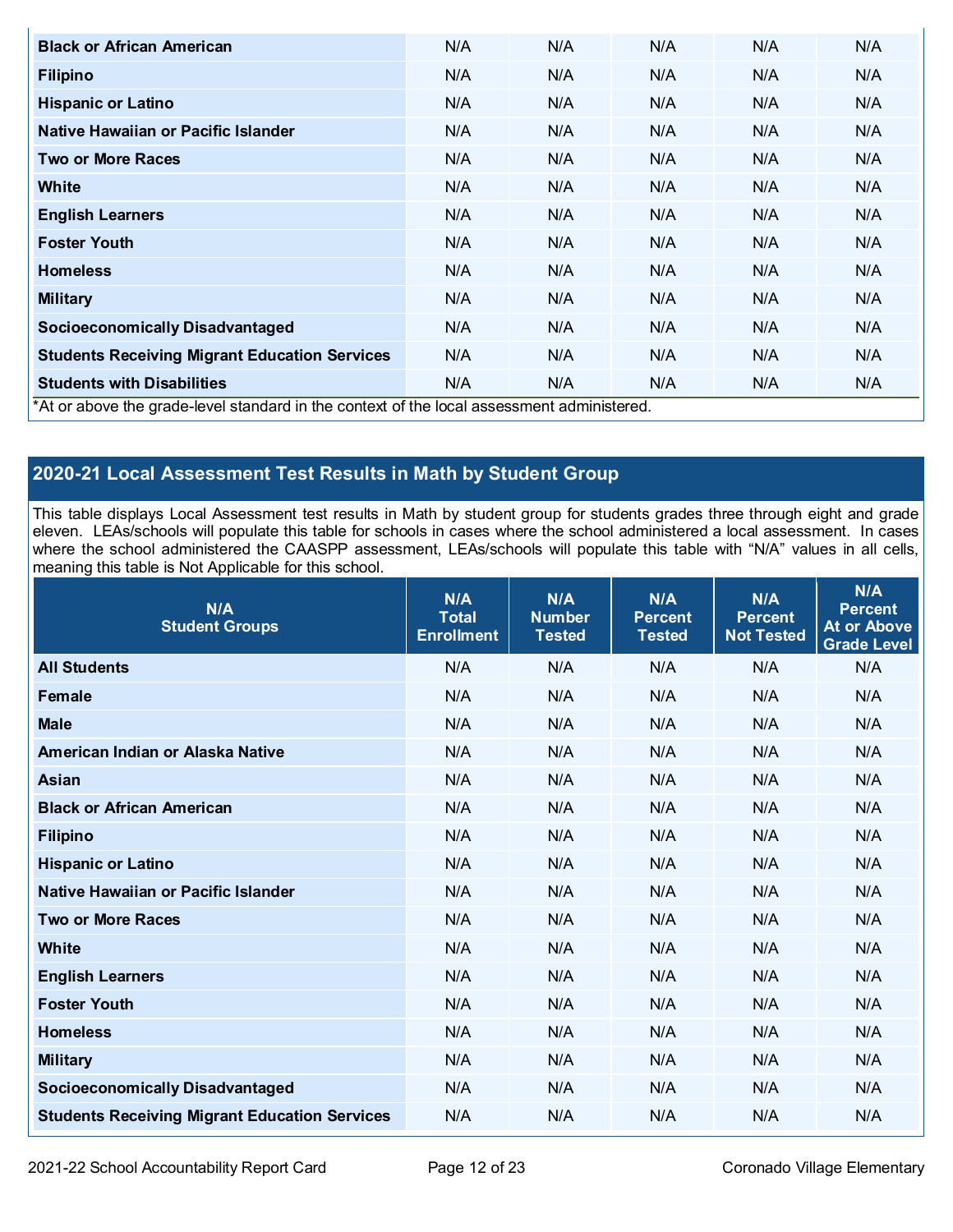| <b>Students with Disabilities</b>                                                                 | N/A | N/A | N/A | N/A | N/A |  |  |  |  |
|---------------------------------------------------------------------------------------------------|-----|-----|-----|-----|-----|--|--|--|--|
| $*$ $\wedge$ ar above the arade lovel standard in the context of the lead accessment administered |     |     |     |     |     |  |  |  |  |

\*At or above the grade-level standard in the context of the local assessment administered.

## **CAASPP Test Results in Science for All Students**

This table displays the percentage of all students grades five, eight, and High School meeting or exceeding the State Standard.

The 2019-2020 data cells with N/A values indicate that the 2019-2020 data are not available due to the COVID-19 pandemic and resulting summative testing suspension. The Executive Order N-30-20 was issued which waived the assessment, accountability, and reporting requirements for the 2019-2020 school year.

For any 2020-2021 data cells with N/T values indicate that this school did not test students using the CAASPP Science.

| <b>Subject</b>                                  | School  | <b>School</b> | <b>District</b> | <b>District</b> | <b>State</b>          | <b>State</b> |
|-------------------------------------------------|---------|---------------|-----------------|-----------------|-----------------------|--------------|
|                                                 | 2019-20 | 2020-21       | $ 2019-20 $     | 2020-21         | $\overline{2019}$ -20 | 2020-21      |
| <b>Science</b><br>(grades 5, 8 and high school) | N/A     | NT            | N/A             | 54.35           | N/A                   | 28.72        |

## **2020-21 CAASPP Test Results in Science by Student Group**

This table displays CAASPP test results in Science by student group for students grades five, eight, and High School. For any data cells with N/T values indicate that this school did not test students using the CAASPP Science.

| <b>Student Group</b>                                 | <b>Total</b><br><b>Enrollment</b>     | <b>Number</b><br><b>Tested</b> | <b>Percent</b><br><b>Tested</b> | <b>Percent</b><br><b>Not Tested</b> | <b>Percent</b><br>Met or<br><b>Exceeded</b> |
|------------------------------------------------------|---------------------------------------|--------------------------------|---------------------------------|-------------------------------------|---------------------------------------------|
| <b>All Students</b>                                  | 133                                   | <b>NT</b>                      | <b>NT</b>                       | <b>NT</b>                           | <b>NT</b>                                   |
| <b>Female</b>                                        | 63                                    | <b>NT</b>                      | <b>NT</b>                       |                                     |                                             |
| <b>Male</b>                                          | 70                                    | <b>NT</b>                      | <b>NT</b>                       |                                     |                                             |
| American Indian or Alaska Native                     | $\hspace{0.05cm}$ – $\hspace{0.05cm}$ | <b>NT</b>                      | <b>NT</b>                       | <b>NT</b>                           | <b>NT</b>                                   |
| <b>Asian</b>                                         | $\mathbf 0$                           | $\mathbf 0$                    | $\mathbf 0$                     | $\mathbf 0$                         | $\mathbf 0$                                 |
| <b>Black or African American</b>                     | $\mathbf 0$                           | $\mathbf 0$                    | $\mathbf 0$                     | $\mathbf 0$                         | 0                                           |
| <b>Filipino</b>                                      | $-$                                   | <b>NT</b>                      | <b>NT</b>                       | <b>NT</b>                           | <b>NT</b>                                   |
| <b>Hispanic or Latino</b>                            | 30                                    | <b>NT</b>                      | <b>NT</b>                       | <b>NT</b>                           | <b>NT</b>                                   |
| Native Hawaiian or Pacific Islander                  | --                                    | <b>NT</b>                      | <b>NT</b>                       | <b>NT</b>                           | <b>NT</b>                                   |
| <b>Two or More Races</b>                             | 12                                    | <b>NT</b>                      | <b>NT</b>                       | <b>NT</b>                           | <b>NT</b>                                   |
| <b>White</b>                                         | 87                                    | <b>NT</b>                      | <b>NT</b>                       | <b>NT</b>                           | <b>NT</b>                                   |
| <b>English Learners</b>                              | --                                    | <b>NT</b>                      | <b>NT</b>                       | <b>NT</b>                           | <b>NT</b>                                   |
| <b>Foster Youth</b>                                  | $\mathbf 0$                           | $\pmb{0}$                      | $\mathbf 0$                     | $\mathbf 0$                         | $\mathbf 0$                                 |
| <b>Homeless</b>                                      | $\mathbf{0}$                          | $\mathbf 0$                    | $\mathbf 0$                     | $\mathbf 0$                         | 0                                           |
| <b>Military</b>                                      | 50                                    | <b>NT</b>                      | <b>NT</b>                       | <b>NT</b>                           | <b>NT</b>                                   |
| <b>Socioeconomically Disadvantaged</b>               | 13                                    | <b>NT</b>                      | <b>NT</b>                       | <b>NT</b>                           | <b>NT</b>                                   |
| <b>Students Receiving Migrant Education Services</b> | $\mathbf 0$                           | $\mathbf 0$                    | $\Omega$                        | $\mathbf 0$                         | 0                                           |
| <b>Students with Disabilities</b>                    | 18                                    | <b>NT</b>                      | <b>NT</b>                       | <b>NT</b>                           | <b>NT</b>                                   |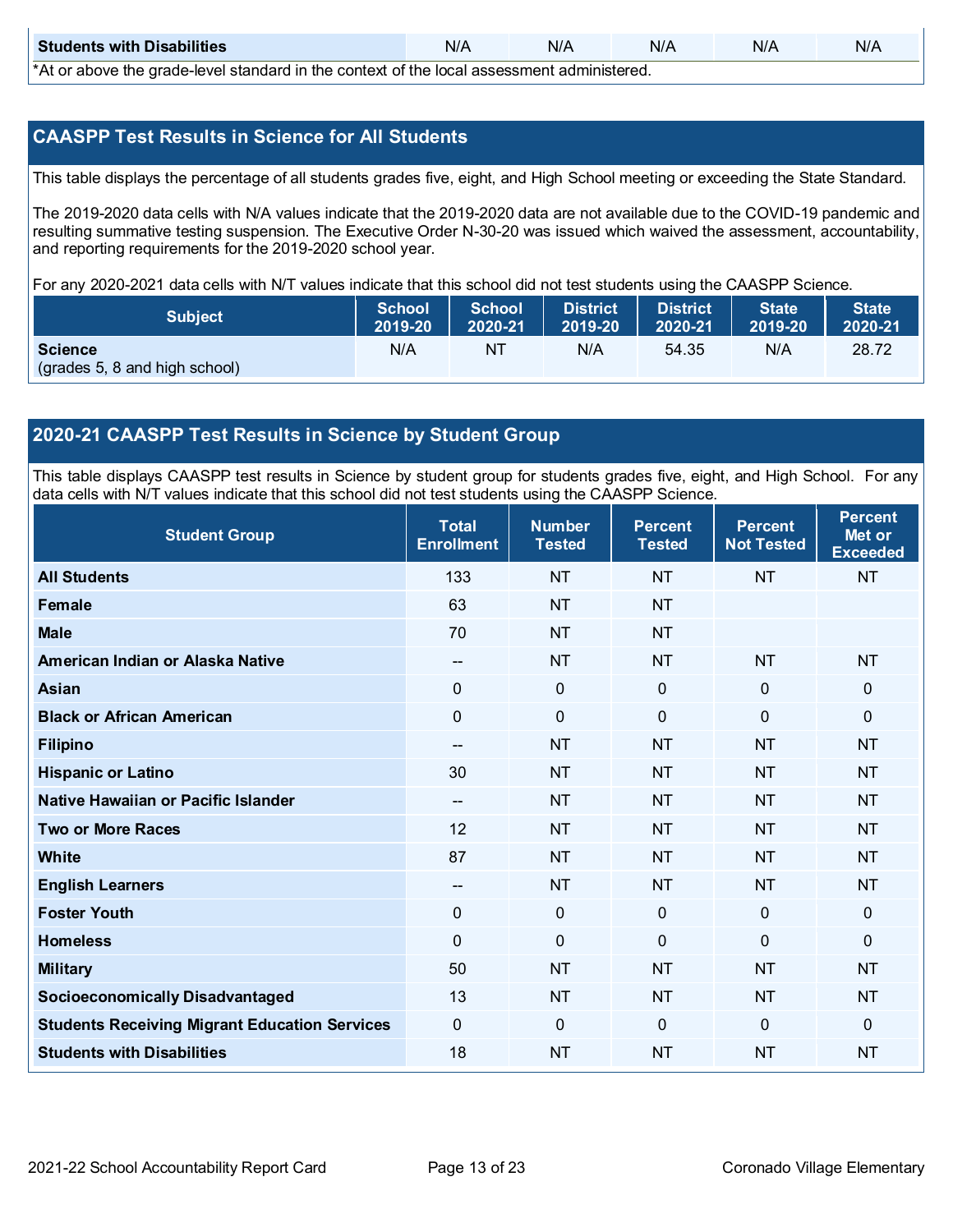## **B. Pupil Outcomes State Priority: Other Pupil Outcomes**

The SARC provides the following information relevant to the State priority: Other Pupil Outcomes (Priority 8): Pupil outcomes in the subject area of physical education.

## **2020-21 California Physical Fitness Test Results**

Due to the COVID-19 crisis, the Physical Fitness Test was suspended during the 2020-2021 school year and therefore no data are reported and each cell in this table is populated with "N/A."

| <b>Grade Level</b> | <b>Four of Six Fitness Standards</b> | Five of Six Fitness Standards   Six of Six Fitness Standards | Percentage of Students Meeting Percentage of Students Meeting Percentage of Students Meeting |
|--------------------|--------------------------------------|--------------------------------------------------------------|----------------------------------------------------------------------------------------------|
| Grade 5            | N/A                                  | N/A                                                          | N/A                                                                                          |
| Grade 7            | N/A                                  | N/A                                                          | N/A                                                                                          |
| Grade 9            | N/A                                  | N/A                                                          | N/A                                                                                          |

## **C. Engagement State Priority: Parental Involvement**

The SARC provides the following information relevant to the State priority: Parental Involvement (Priority 3): Efforts the school district makes to seek parent input in making decisions regarding the school district and at each school site.

## **2021-22 Opportunities for Parental Involvement**

At Village Elementary, it is truly evident that parents are not only welcomed, but also embraced as co-educators and seen as valuable resources within their child's educational experience. We view education as a partnership and believe that schools improve when teachers and parents act as a team to reinforce each other's efforts in delivering a quality education.

The School Site Council (SSC) is made up of parents and teachers who together suggest how our funds will be spent along with other important school decisions. The very name of our parent group, Parent Teacher Organization (PTO), demonstrates our joint commitment, as well. We have a large number of community volunteers each week at Village and have been recognized for our exemplary implementation of Everyone A Reader (EAR) program, MFLC program and tight connection with Coronado Safe.

Our school facilities are often available for use by community organizations, businesses, and they in turn, provide volunteer time to work with students, tend our school garden, provide lessons in 'going green', or make improvements to our school. We maintain a strong partnership with the US Navy; personnel from various commands from Naval Base Coronado volunteer their time in a variety of ways including after school Anchored for Life programming. Village Elementary honors our local military veterans each year on Veterans Day. These partnerships we have created are essential in weaving home, school, and community together. Visitors to Coronado Village Elementary always comment on what a special school it is. We know our students, staff, and parents make it a school worthy of state and national recognition.

Our parents are an integral part of our site strategic plan and are partners in completing our Local Control Accountability Plan (LCAP) each year in February. Several parents meet yearly to review and update our plan which drives our focus and instruction throughout the year. We are proud to say that parents are truly an essential part of the educational process at Village.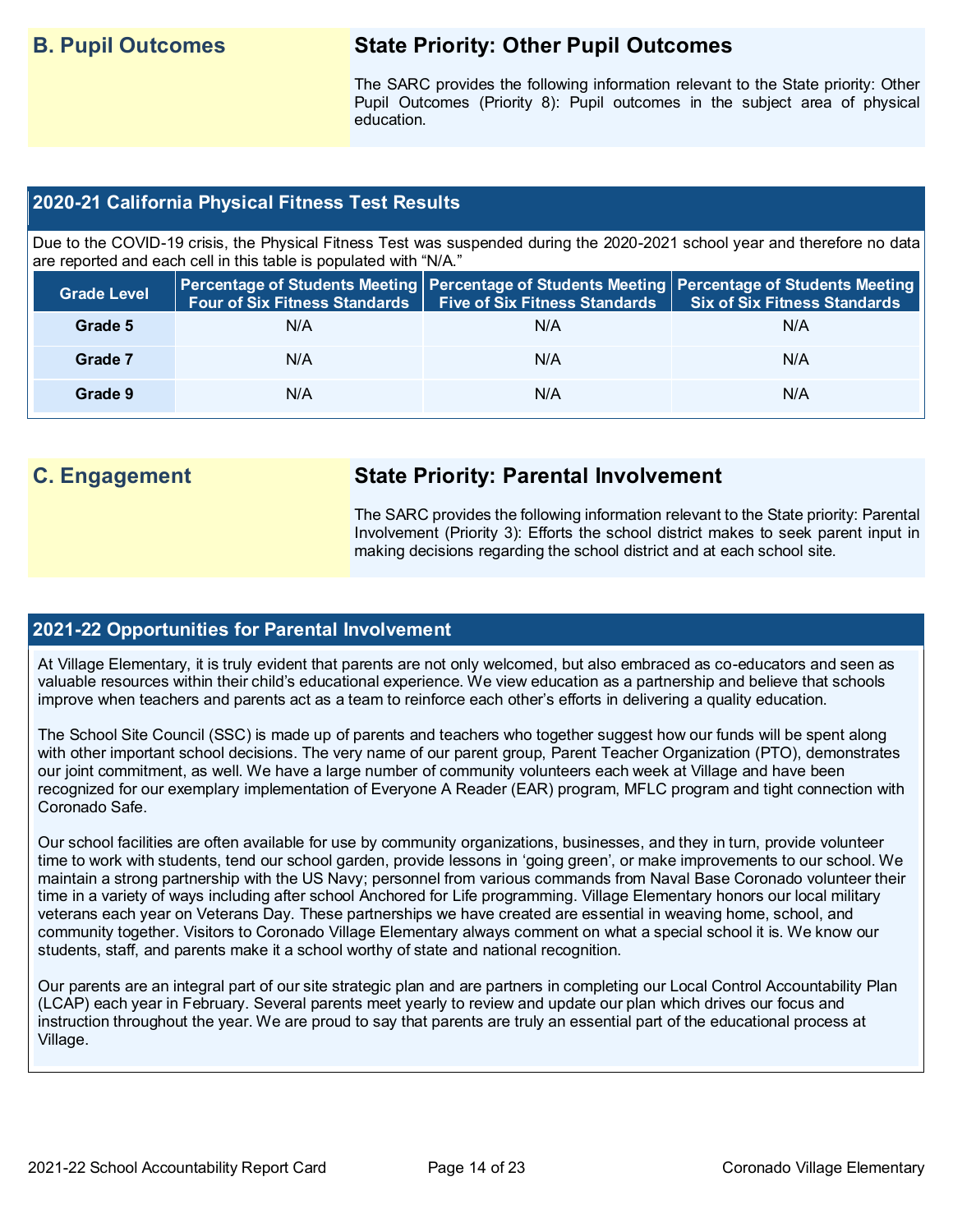## **2020-21 Chronic Absenteeism by Student Group**

| <b>Student Group</b>                                 | <b>Cumulative</b><br><b>Enrollment</b> | <b>Chronic</b><br><b>Absenteeism</b><br><b>Eligible Enrollment</b> | <b>Chronic</b><br><b>Absenteeism</b><br><b>Count</b> | <b>Chronic</b><br><b>Absenteeism</b><br><b>Rate</b> |
|------------------------------------------------------|----------------------------------------|--------------------------------------------------------------------|------------------------------------------------------|-----------------------------------------------------|
| <b>All Students</b>                                  | 739                                    | 666                                                                | 24                                                   | 3.6                                                 |
| <b>Female</b>                                        | 351                                    | 309                                                                | 8                                                    | 2.6                                                 |
| <b>Male</b>                                          | 387                                    | 356                                                                | 16                                                   | 4.5                                                 |
| American Indian or Alaska Native                     | $\overline{2}$                         | $\overline{2}$                                                     | $\mathbf 0$                                          | 0.0                                                 |
| <b>Asian</b>                                         | 1                                      | $\mathbf{1}$                                                       | $\mathbf{0}$                                         | 0.0                                                 |
| <b>Black or African American</b>                     | 6                                      | $6\phantom{1}$                                                     | 0                                                    | 0.0                                                 |
| <b>Filipino</b>                                      | 5                                      | 5                                                                  | 0                                                    | 0.0                                                 |
| <b>Hispanic or Latino</b>                            | 139                                    | 128                                                                | 4                                                    | 3.1                                                 |
| Native Hawaiian or Pacific Islander                  | $\overline{2}$                         | $\overline{2}$                                                     | 0                                                    | 0.0                                                 |
| <b>Two or More Races</b>                             | 59                                     | 52                                                                 | $\Omega$                                             | 0.0                                                 |
| White                                                | 465                                    | 419                                                                | 16                                                   | 3.8                                                 |
| <b>English Learners</b>                              | 47                                     | 43                                                                 | $\mathbf{1}$                                         | 2.3                                                 |
| <b>Foster Youth</b>                                  | 3                                      | 3                                                                  | $\Omega$                                             | 0.0                                                 |
| <b>Homeless</b>                                      | $\mathbf{0}$                           | $\mathbf 0$                                                        | 0                                                    | 0.0                                                 |
| <b>Socioeconomically Disadvantaged</b>               | 89                                     | 86                                                                 | 6                                                    | 7.0                                                 |
| <b>Students Receiving Migrant Education Services</b> | $\Omega$                               | $\mathbf 0$                                                        | 0                                                    | 0.0                                                 |
| <b>Students with Disabilities</b>                    | 113                                    | 108                                                                | 9                                                    | 8.3                                                 |

## **C. Engagement State Priority: School Climate**

The SARC provides the following information relevant to the State priority: School Climate (Priority 6):

- Pupil suspension rates;
- Pupil expulsion rates; and
- Other local measures on the sense of safety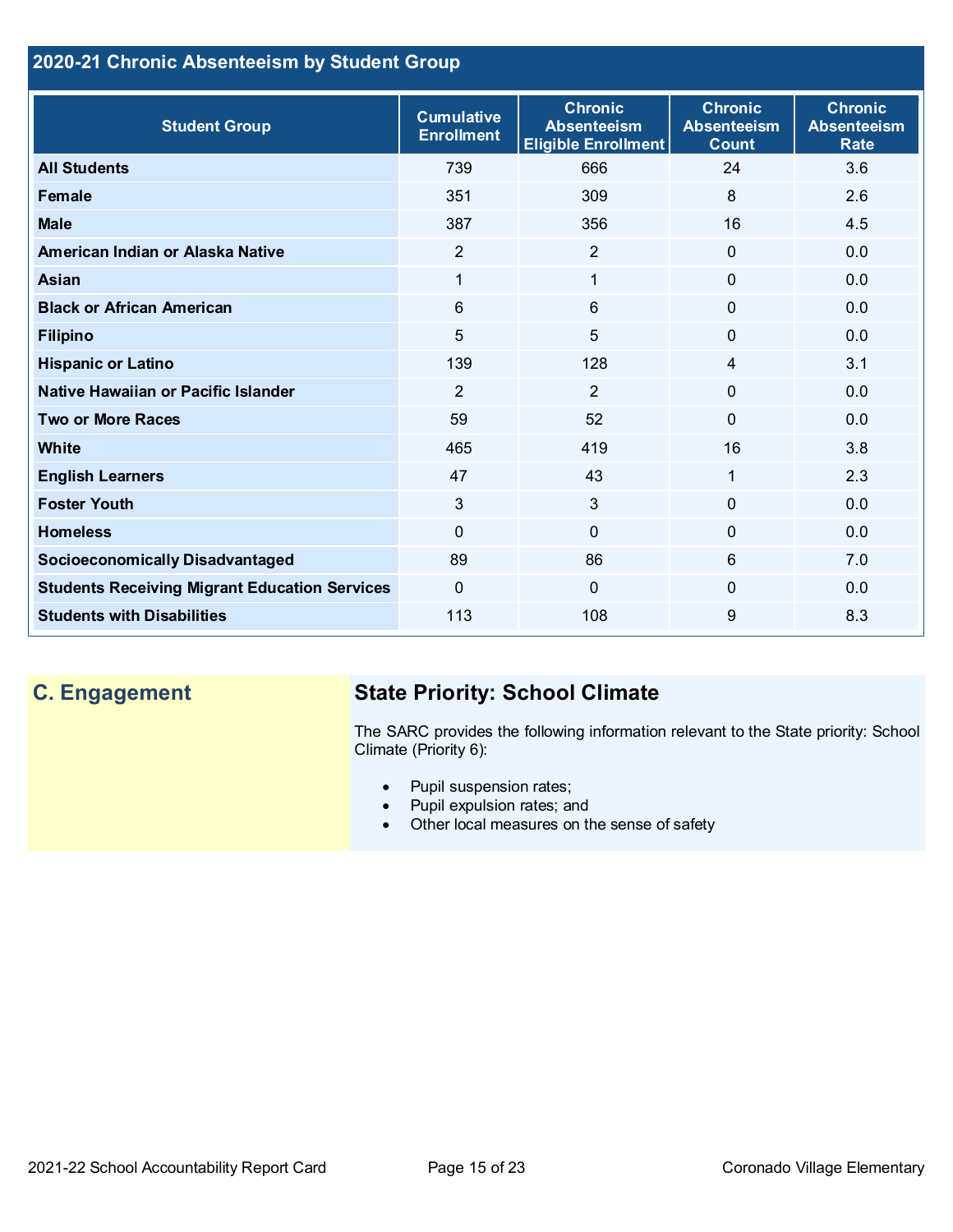## **Suspensions and Expulsions**

This table displays suspensions and expulsions data collected between July through June, each full school year respectively. Data collected during the 2020-21 school year may not be comparable to earlier years of this collection due to differences in learning mode instruction in response to the COVID-19 pandemic.

| <b>Subject</b>     | <b>School</b><br>2018-19 | <b>School</b><br>2020-21 | <b>District</b><br>2018-19 | District<br>2020-21 | <b>State</b><br>2018-19 | <b>State</b><br>2020-21 |
|--------------------|--------------------------|--------------------------|----------------------------|---------------------|-------------------------|-------------------------|
| <b>Suspensions</b> | 1.12                     | 0.00                     | 3.00                       | 0.07                | 3.47                    | 0.20                    |
| <b>Expulsions</b>  | 0.00                     | 0.00                     | 0.00                       | 0.00                | 0.08                    | 0.00                    |

This table displays suspensions and expulsions data collected between July through February, partial school year due to the COVID-19 pandemic. The 2019-2020 suspensions and expulsions rate data are not comparable to other year data because the 2019-2020 school year is a partial school year due to the COVID-19 crisis. As such, it would be inappropriate to make any comparisons in rates of suspensions and expulsions in the 2019-2020 school year compared to other school years.

| <b>Subject</b>     | <b>School</b><br>2019-20 | <b>District</b><br>2019-20 | <b>State</b><br>2019-20 |  |
|--------------------|--------------------------|----------------------------|-------------------------|--|
| <b>Suspensions</b> | 0.58                     | 1.09                       | 2.45                    |  |
| <b>Expulsions</b>  | 0.00                     | 0.00                       | 0.05                    |  |

## **2020-21 Suspensions and Expulsions by Student Group**

| <b>Student Group</b>                                 | <b>Suspensions Rate</b> | <b>Expulsions Rate</b> |
|------------------------------------------------------|-------------------------|------------------------|
| <b>All Students</b>                                  | 0.00                    | 0.00                   |
| Female                                               | 0.00                    | 0.00                   |
| <b>Male</b>                                          | 0.00                    | 0.00                   |
| American Indian or Alaska Native                     | 0.00                    | 0.00                   |
| Asian                                                | 0.00                    | 0.00                   |
| <b>Black or African American</b>                     | 0.00                    | 0.00                   |
| <b>Filipino</b>                                      | 0.00                    | 0.00                   |
| <b>Hispanic or Latino</b>                            | 0.00                    | 0.00                   |
| Native Hawaiian or Pacific Islander                  | 0.00                    | 0.00                   |
| <b>Two or More Races</b>                             | 0.00                    | 0.00                   |
| White                                                | 0.00                    | 0.00                   |
| <b>English Learners</b>                              | 0.00                    | 0.00                   |
| <b>Foster Youth</b>                                  | 0.00                    | 0.00                   |
| <b>Homeless</b>                                      | 0.00                    | 0.00                   |
| <b>Socioeconomically Disadvantaged</b>               |                         |                        |
| <b>Students Receiving Migrant Education Services</b> | 0.00                    | 0.00                   |
| <b>Students with Disabilities</b>                    |                         |                        |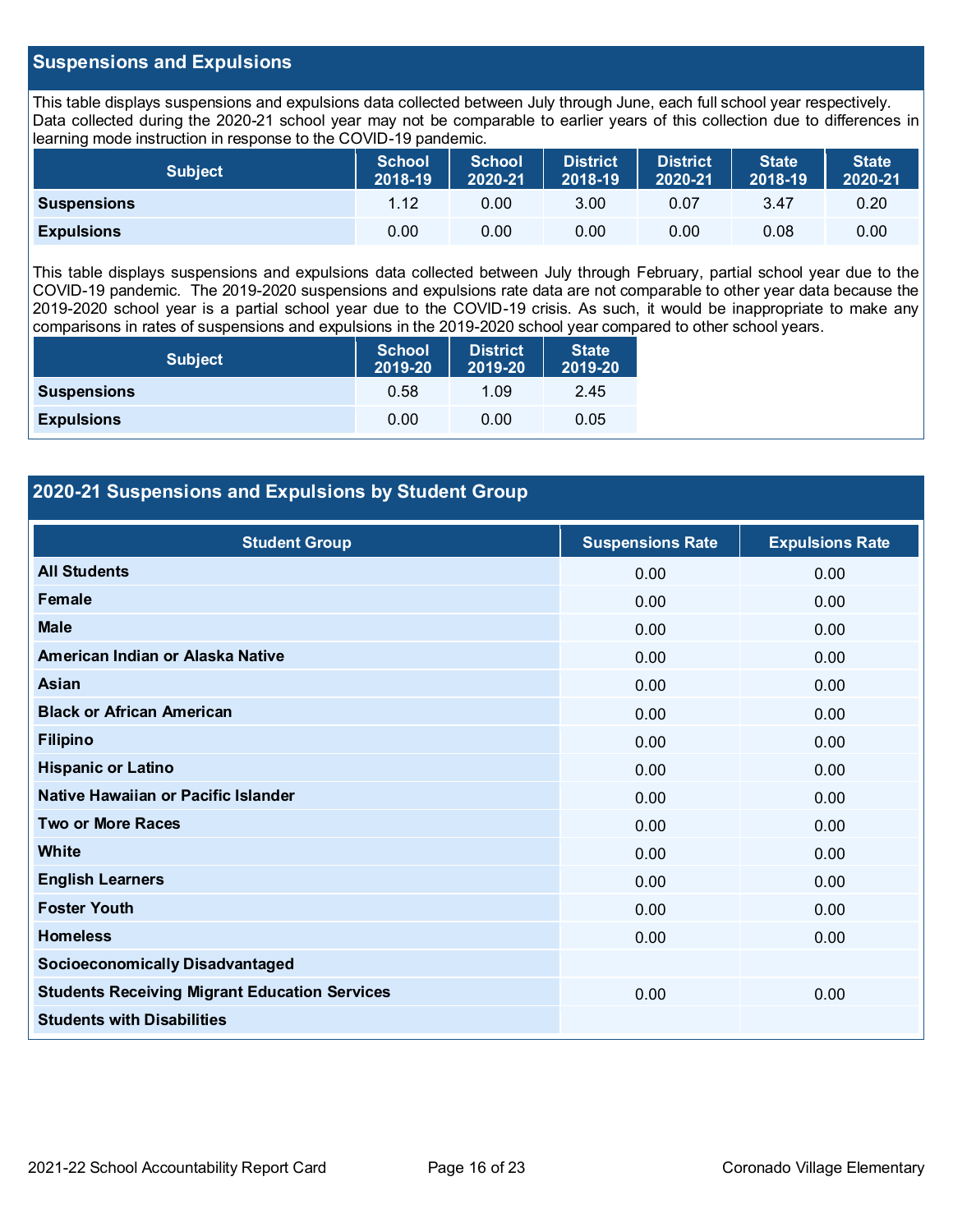### **2021-22 School Safety Plan**

The School Site Council reviews and approves a comprehensive safe school plan including data regarding school crime, safe school procedures, and compliance with laws including:

(1) child abuse reporting, (2) disaster response, (3) suspension and expulsion policies, (4) notification of teachers of dangerous pupils, (5) sexual harassment, (6) school wide dress codes prohibiting gang-related apparel, (7) procedures for safe ingress and egress from school, (8) procedures to ensure a safe and orderly environment conducive to learning, and (9) rules and procedures on school discipline adopted pursuant to Ed Code Sections 35291 and 35291.5. A copy of the plan is available for inspection by the public at each school. It is revisited and updated annually each September, followed by Governing Board approval. We conduct practice emergency drills including fire, earthquake, and lock down each month during the school year. Each classroom is equipped with an emergency backpack, bottled water, and a snack for each student in case of a real emergency. Staff is prepared to perform as necessary in the event of a real disaster/emergency.

For safety purposes, during the COVID-19 pandemic, we are limiting all non-essential visitors and volunteers. For the rare instances that volunteers and visitors are allowed on campus, we require all to sign in at the office upon arrival, wear a visitor/volunteer lanyard, and sign out when leaving. Any time parents wish to confer with the teacher, the classroom teacher should be contacted for an appointment. During COVID-19, all meetings are highly encouraged to be conducted virtually. Any time parents wish to observe in the classroom, permission from the principal or principal designee would need to be obtained 48 hours prior to the visit and limited to 30 minutes in duration, per school board policy. Classroom visits during COVID-19 are also held virtually. Other than before and after school, Village Elementary is a closed campus.

## **D. Other SARC Information Information Required in the SARC**

The information in this section is required to be in the SARC but is not included in the state priorities for LCFF.

### **2018-19 Elementary Average Class Size and Class Size Distribution**

This table displays the 2018-19 average class size and class size distribution. The columns titled "Number of Classes" indicates how many classes fall into each size category (a range of total students per class). The "Other" category is for multigrade level classes.

| <b>Grade Level</b> | Average<br><b>Class Size</b> | 1-20 Students | Number of Classes with   Number of Classes with   Number of Classes with<br>21-32 Students | 33+ Students |
|--------------------|------------------------------|---------------|--------------------------------------------------------------------------------------------|--------------|
| K                  | 22                           |               | 6                                                                                          |              |
|                    | 23                           |               | 4                                                                                          |              |
|                    | 26                           |               | 5                                                                                          |              |
|                    | 29                           |               | 5                                                                                          |              |
|                    | 30                           |               | 4                                                                                          |              |
| 5                  | 29                           |               | 6                                                                                          |              |
| 6                  |                              |               |                                                                                            |              |
| <b>Other</b>       | 24                           |               |                                                                                            |              |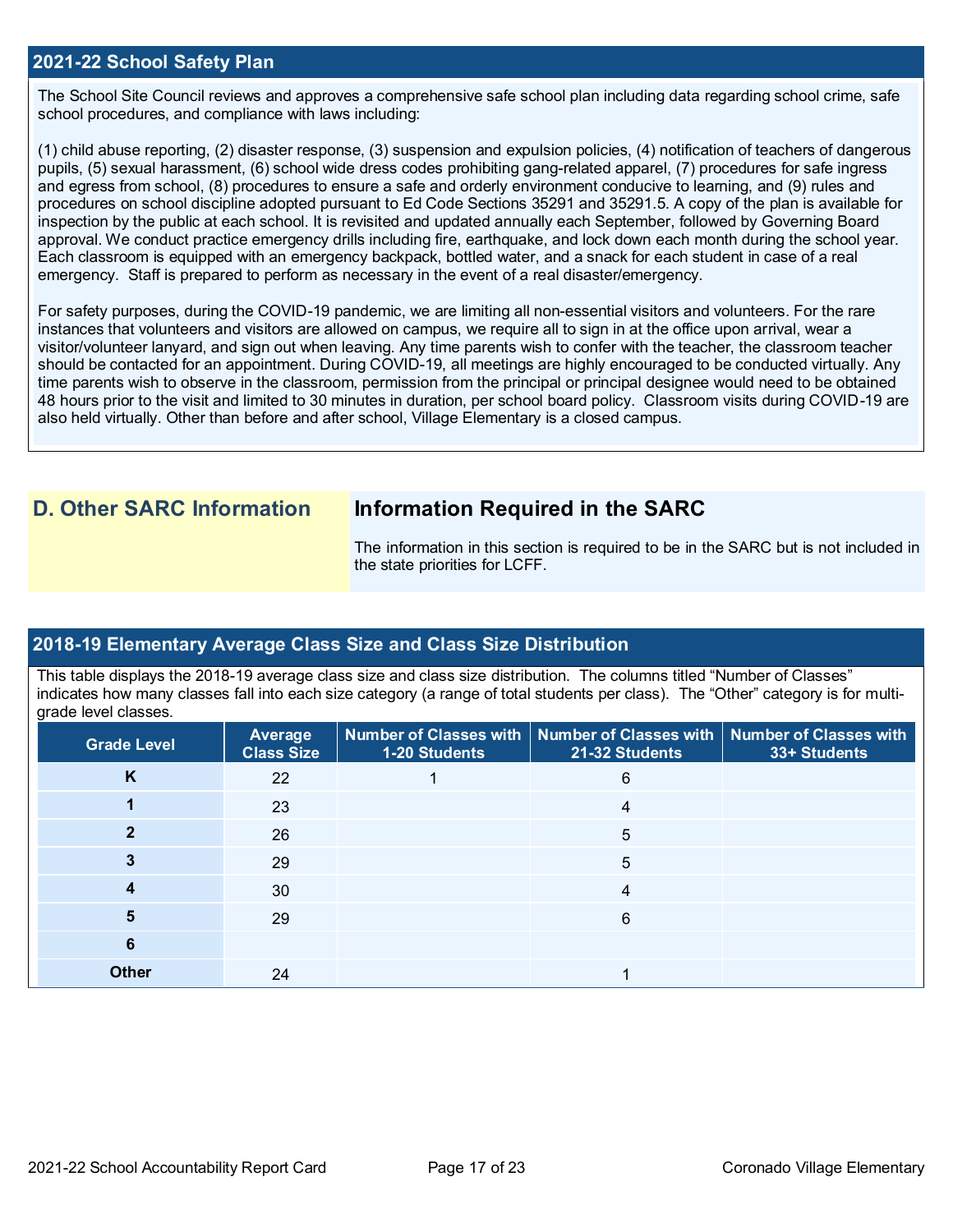## **2019-20 Elementary Average Class Size and Class Size Distribution**

This table displays the 2019-20 average class size and class size distribution. The columns titled "Number of Classes" indicates how many classes fall into each size category (a range of total students per class). The "Other" category is for multi-grade level classes.

| <b>Grade Level</b> | <b>Average</b><br><b>Class Size</b> | 1-20 Students | Number of Classes with   Number of Classes with   Number of Classes with<br>21-32 Students | 33+ Students |
|--------------------|-------------------------------------|---------------|--------------------------------------------------------------------------------------------|--------------|
| n                  | 25                                  |               | 6                                                                                          |              |
|                    | 24                                  |               | 5                                                                                          |              |
|                    | 24                                  |               | 5                                                                                          |              |
|                    | 31                                  |               | 4                                                                                          |              |
|                    | 30                                  |               | 5                                                                                          |              |
| 5                  | 25                                  |               | 5                                                                                          |              |
|                    |                                     |               |                                                                                            |              |

## **2020-21 Elementary Average Class Size and Class Size Distribution**

This table displays the 2020-21 average class size and class size distribution. The columns titled "Number of Classes" indicates how many classes fall into each size category (a range of total students per class). The "Other" category is for multi-grade level classes.

| <b>Grade Level</b> | Average<br><b>Class Size</b> | 1-20 Students | Number of Classes with   Number of Classes with   Number of Classes with<br>21-32 Students | 33+ Students |
|--------------------|------------------------------|---------------|--------------------------------------------------------------------------------------------|--------------|
| K                  | 13                           |               |                                                                                            |              |
|                    | 18                           |               |                                                                                            |              |
|                    | 17                           | 5             |                                                                                            |              |
|                    | 20                           |               |                                                                                            |              |
|                    | 21                           |               |                                                                                            |              |
|                    | 27                           |               |                                                                                            |              |
|                    |                              |               |                                                                                            |              |

## **2020-21 Ratio of Pupils to Academic Counselor**

This table displays the ratio of pupils to Academic Counselor. One full time equivalent (FTE) equals one staff member working full time; one FTE could also represent two staff members who each work 50 percent of full time.

| <b>Title</b>                        | <b>Ratio</b> |
|-------------------------------------|--------------|
| <b>Pupils to Academic Counselor</b> |              |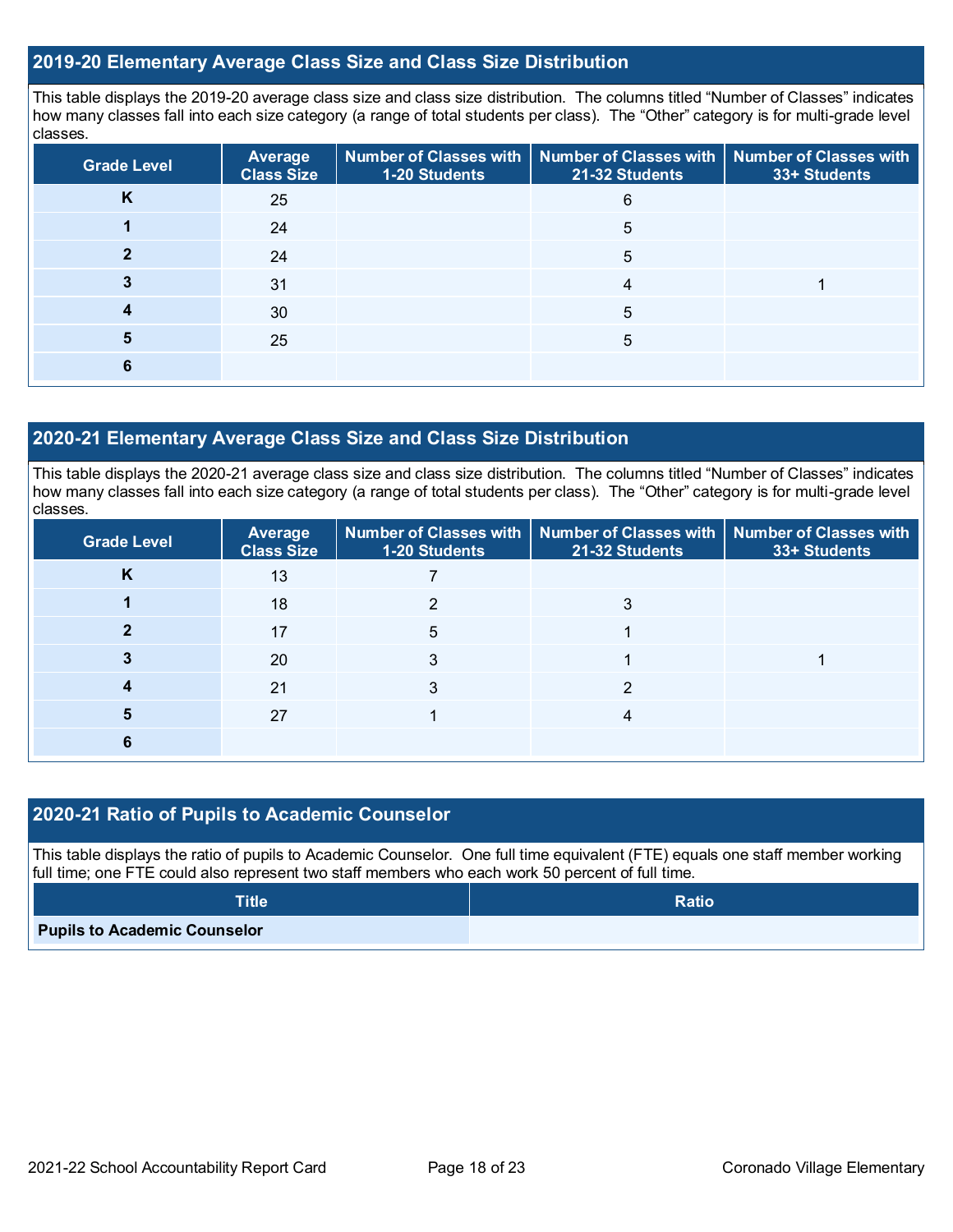## **2020-21 Student Support Services Staff**

This table displays the number of FTE support staff assigned to this school. One full time equivalent (FTE) equals one staff member working full time; one FTE could also represent two staff members who each work 50 percent of full time.

| <b>Title</b>                                                         | <b>Number of FTE Assigned to School</b> |
|----------------------------------------------------------------------|-----------------------------------------|
| <b>Counselor (Academic, Social/Behavioral or Career Development)</b> | 0                                       |
| <b>Library Media Teacher (Librarian)</b>                             | $\mathbf{0}$                            |
| <b>Library Media Services Staff (Paraprofessional)</b>               | $\mathbf{0}$                            |
| <b>Psychologist</b>                                                  |                                         |
| <b>Social Worker</b>                                                 |                                         |
| <b>Speech/Language/Hearing Specialist</b>                            |                                         |
| <b>Resource Specialist (non-teaching)</b>                            | $\Omega$                                |
| Other                                                                | 1.8                                     |

## **2019-20 Expenditures Per Pupil and School Site Teacher Salaries**

This table displays the 2019-20 expenditures per pupil and average teach salary for this school. Cells with N/A values do not require data.

| <b>Level</b>                                         | <b>Total</b><br><b>Expenditures</b><br><b>Per Pupil</b> | <b>Expenditures</b><br><b>Per Pupil</b><br>(Restricted) | <b>Expenditures</b><br><b>Per Pupil</b><br>(Unrestricted) | Average<br><b>Teacher</b><br><b>Salary</b> |
|------------------------------------------------------|---------------------------------------------------------|---------------------------------------------------------|-----------------------------------------------------------|--------------------------------------------|
| <b>School Site</b>                                   | 10230.38                                                | 2639.45                                                 | 7590.94                                                   | 95757.06                                   |
| <b>District</b>                                      | N/A                                                     | N/A                                                     | 9248.95                                                   | \$79,216                                   |
| <b>Percent Difference - School Site and District</b> | N/A                                                     | N/A                                                     | $-19.7$                                                   | 18.9                                       |
| <b>State</b>                                         |                                                         |                                                         | \$8,444                                                   | \$77,042                                   |
| <b>Percent Difference - School Site and State</b>    | N/A                                                     | N/A                                                     | $-10.6$                                                   | 21.7                                       |

### **2020-21 Types of Services Funded**

During non-COVID-19 times, Village Elementary has various before/after school enrichment opportunities that support student learning and recreation. During the instructional day, reading intervention teachers work with students in grades K-5th grade on decoding and comprehension skills. The school bell schedule allows for built in time, each day, for a 45 minute intervention and enrichment block called What I Need (W.I.N) time. During COVID, two instructional models are offered to families; an in person learning opportunity and iAcademy.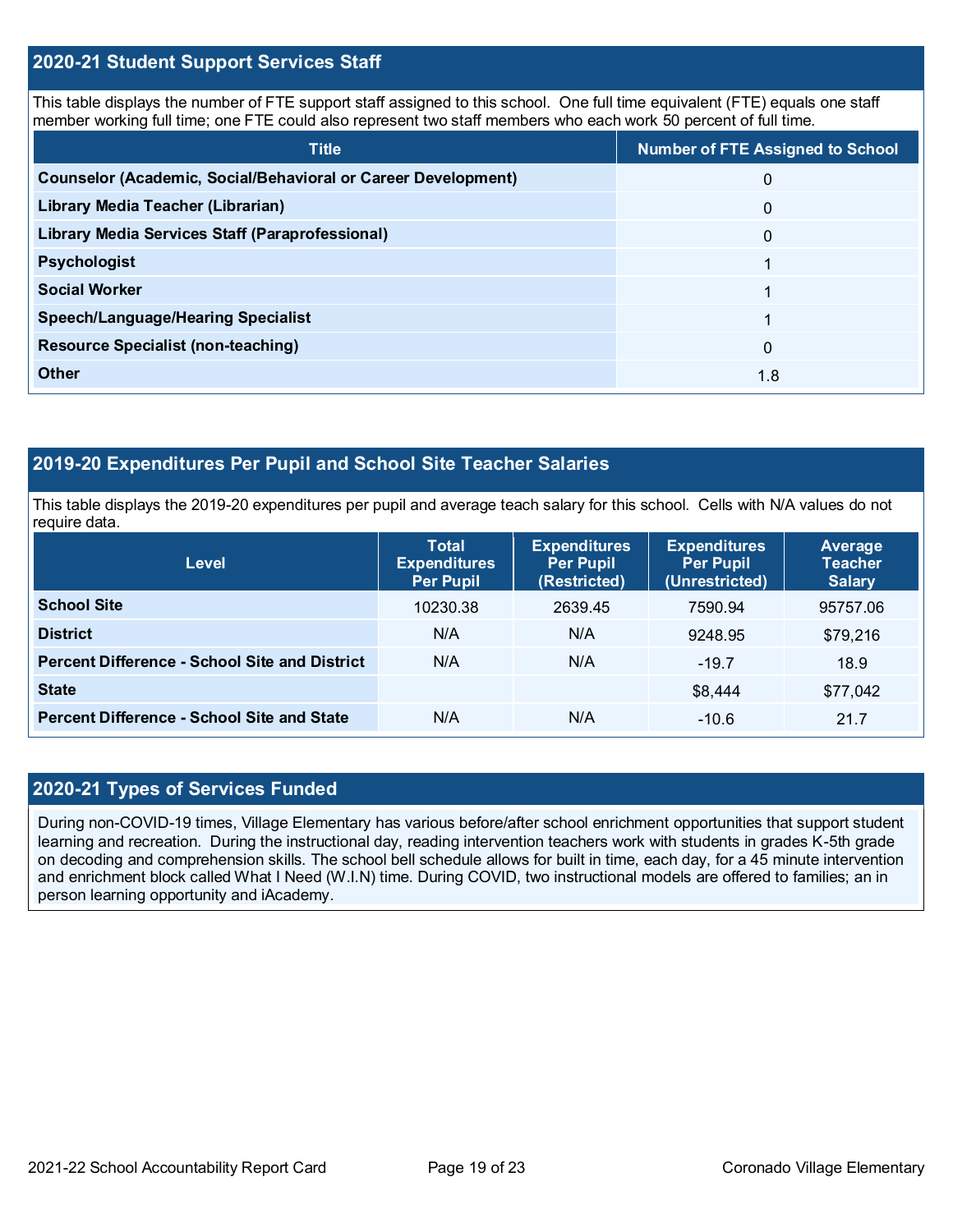## **2019-20 Teacher and Administrative Salaries**

This table displays the 2019-20 Teacher and Administrative salaries. For detailed information on salaries, see the CDE Certification Salaries & Benefits web page at [http://www.cde.ca.gov/ds/fd/cs/.](http://www.cde.ca.gov/ds/fd/cs/)

| Category                                             | <b>District</b><br><b>Amount</b> | <b>State Average</b><br>for Districts<br>in Same Category |
|------------------------------------------------------|----------------------------------|-----------------------------------------------------------|
| <b>Beginning Teacher Salary</b>                      | \$45,877                         | \$48,119                                                  |
| <b>Mid-Range Teacher Salary</b>                      | \$77,020                         | \$74,665                                                  |
| <b>Highest Teacher Salary</b>                        | \$102,764                        | \$98,160                                                  |
| <b>Average Principal Salary (Elementary)</b>         | \$131,381                        | \$118,542                                                 |
| <b>Average Principal Salary (Middle)</b>             | \$136,915                        | \$125,068                                                 |
| <b>Average Principal Salary (High)</b>               | \$138,935                        | \$133,516                                                 |
| <b>Superintendent Salary</b>                         | \$201,528                        | \$194,199                                                 |
| <b>Percent of Budget for Teacher Salaries</b>        | 34%                              | 31%                                                       |
| <b>Percent of Budget for Administrative Salaries</b> | 5%                               | 6%                                                        |

#### **Professional Development**

#### Professional Development for Coronado Unified School District

2021-2022: Professional Development for Coronado Unified School District's certificated and classified staff is robust and organized into three tiers: district-wide professional development; weekly collaboration and professional growth for school sites, departments or grade level teams; and District leadership teams, collaboration, and curriculum development beyond the scope of the school day for which teachers are paid. The instructional focus at the district level and each school site is academic discourse. This instructional focus is directly aligned to the CUSD mission, vision, 21st century outcomes for students, college career readiness and the goals and actions within the CUSD Local Control Accountability Plan (LCAP).

Tier I: In collaboration with each school site administration, district-wide professional development is focused on academic discourse, the speaking and listening standards, MTSS (social-emotional-behavioral supports and PBIS), and course pacing and essential learnings at CHS.

Tier II: Each year, weekly collaboration and professional growth for school sites: All teachers received approximately 1 hour each Wednesday (early release days for all school sites) for staff meetings, site- and district- based professional development, department/grade levels meetings, and articulation between grades, departments, and sites. Site-level topics of professional development include co-teaching, literacy, learning walks, collaborative discussion routines, instructional technology and software, and content area specific trainings.

Tier III: Active Leadership Teams for 2021-2022 include the MTSS Representatives in collaboration with the Learning Department. The focus of the Tier III professional development is on MTSS across all school and district systems.

Funding: Funding for professional development for 2021-2022 is provided by federal Title IIA funds and the Educator Effectiveness Block Grant funds in order to personalize professional learning for all staff.

This table displays the number of school days dedicated to staff development and continuous improvement.

| <b>Subject</b>                                                                  |  | 2019-20   2020-21   2021-22 |
|---------------------------------------------------------------------------------|--|-----------------------------|
| Number of school days dedicated to Staff Development and Continuous Improvement |  |                             |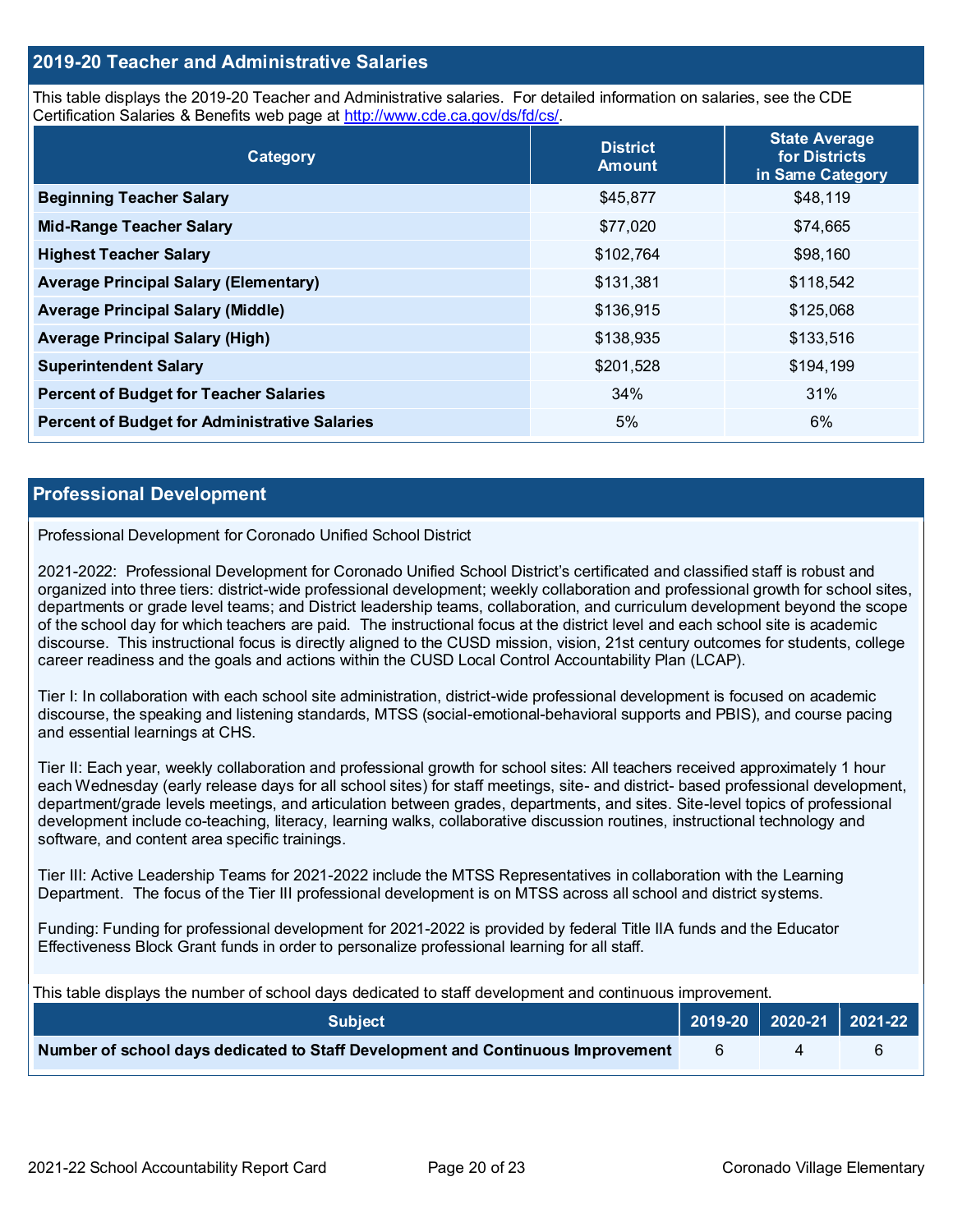# **Coronado Unified School District 2020-21 Local Accountability Report Card (LARC) Addendum**

## **Local Accountability Report Card (LARC) Addendum**

**2020-21 Local Accountability Report Card (LARC) Addendum Overview**



On July 14, 2021, the California State Board of Education (SBE) determined that the California Department of Education (CDE) will use the SARC as the mechanism to conduct a one-time data collection of the LEA-level aggregate test results of all school's local assessments administered during the 2020–2021 school year in order to meet the federal Every Students Succeeds Act (ESSA) reporting requirement for the Local Educational Agency Accountability Report Cards (LARCs).

Each local educational agency (LEA) is responsible for preparing and posting their annual LARC in accordance with the federal ESSA. As a courtesy, the CDE prepares and posts the LARCs on behalf of all LEAs.

Only for the 2020–2021 school year and the 2020–2021 LARCs, LEAs are required to report their aggregate local assessments test results at the LEA-level to the CDE by populating the tables below via the SARC. These data will be used to meet the LEAs' federal requirement for their LARCs. Note that it is the responsibility of the school and LEA to ensure that all student privacy and suppression rules are in place when reporting data in Tables 3 and 4 in the Addendum, as applicable.

The tables below are not part of the SBE approved 2020–2021 SARC template but rather are the mechanism by which these required data will be collected from LEAs.

For purposes of the LARC and the following tables, an LEA is defined as a school district, a county office of education, or a direct funded charter school.

| 2021-22 District Contact Information |                                  |  |  |
|--------------------------------------|----------------------------------|--|--|
| <b>District Name</b>                 | Coronado Unified School District |  |  |
| <b>Phone Number</b>                  | 619-522-8900                     |  |  |
| Superintendent                       | Karl Mueller                     |  |  |
| <b>Email Address</b>                 | karl.mueller@coronadousd.net     |  |  |
| <b>District Website Address</b>      | https://coronadousd.net/         |  |  |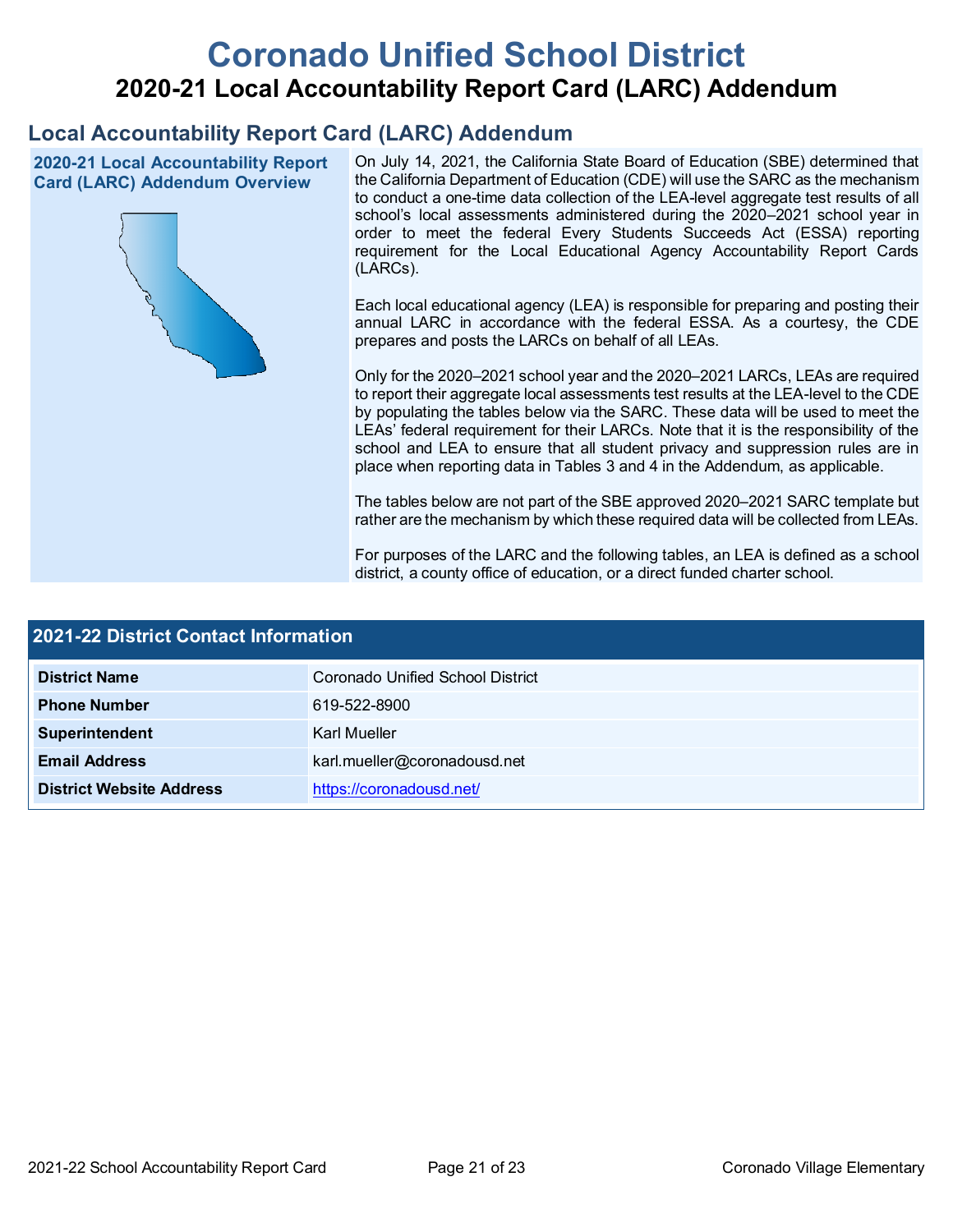## **2020-21 CAASPP Test Results in ELA by Student Group**

This table displays CAASPP test results in ELA by student group for students grades three through eight and grade eleven taking and completing a state-administered assessment. The CDE will populate this table for schools in cases where the school administered the CAASPP assessment. In cases where the school administered a local assessment instead of CAASPP, the CDE will populate this table with "NT" values, meaning this school did not test students using the CAASPP. See the local assessment(s) table for more information.

| <b>CAASPP</b><br><b>Student Groups</b>               | <b>CAASPP</b><br><b>Total</b><br><b>Enrollment</b> | <b>CAASPP</b><br><b>Number</b><br><b>Tested</b> | <b>CAASPP</b><br><b>Percent</b><br><b>Tested</b> | <b>CAASPP</b><br><b>Percent</b><br><b>Not Tested</b> | <b>CAASPP</b><br><b>Percent</b><br>Met or<br><b>Exceeded</b> |
|------------------------------------------------------|----------------------------------------------------|-------------------------------------------------|--------------------------------------------------|------------------------------------------------------|--------------------------------------------------------------|
| <b>All Students</b>                                  | 1358                                               | 1183                                            | 87.11                                            | 12.89                                                | 77.03                                                        |
| <b>Female</b>                                        | 652                                                | 563                                             | 86.35                                            | 13.65                                                | 80.43                                                        |
| <b>Male</b>                                          | 706                                                | 620                                             | 87.82                                            | 12.18                                                | 73.95                                                        |
| American Indian or Alaska Native                     | $\hspace{0.05cm}$ – $\hspace{0.05cm}$              | $-$                                             | --                                               | $\qquad \qquad -$                                    | $\overline{\phantom{a}}$                                     |
| Asian                                                | 16                                                 | 15                                              | 93.75                                            | 6.25                                                 | 93.33                                                        |
| <b>Black or African American</b>                     | 18                                                 | 15                                              | 83.33                                            | 16.67                                                | 86.67                                                        |
| <b>Filipino</b>                                      | 20                                                 | 19                                              | 95.00                                            | 5.00                                                 | 84.21                                                        |
| <b>Hispanic or Latino</b>                            | 326                                                | 286                                             | 87.73                                            | 12.27                                                | 69.37                                                        |
| Native Hawaiian or Pacific Islander                  | $\qquad \qquad \qquad -$                           | --                                              |                                                  | --                                                   | $\qquad \qquad \qquad -$                                     |
| <b>Two or More Races</b>                             | 192                                                | 157                                             | 81.77                                            | 18.23                                                | 81.53                                                        |
| <b>White</b>                                         | 774                                                | 681                                             | 87.98                                            | 12.02                                                | 78.53                                                        |
| <b>English Learners</b>                              | 43                                                 | 35                                              | 81.40                                            | 18.60                                                | 51.43                                                        |
| <b>Foster Youth</b>                                  | $\overline{\phantom{a}}$                           | $\overline{\phantom{a}}$                        | --                                               |                                                      | $\overline{\phantom{a}}$                                     |
| <b>Homeless</b>                                      | $\mathbf{0}$                                       | $\mathbf 0$                                     | $\mathbf{0}$                                     | 0                                                    | $\mathbf 0$                                                  |
| <b>Military</b>                                      | 517                                                | 461                                             | 89.17                                            | 10.83                                                | 79.18                                                        |
| <b>Socioeconomically Disadvantaged</b>               | 147                                                | 131                                             | 89.12                                            | 10.88                                                | 66.41                                                        |
| <b>Students Receiving Migrant Education Services</b> | $\mathbf 0$                                        | $\mathbf 0$                                     | 0                                                | 0                                                    | $\mathbf 0$                                                  |
| <b>Students with Disabilities</b>                    | 184                                                | 146                                             | 79.35                                            | 20.65                                                | 38.36                                                        |